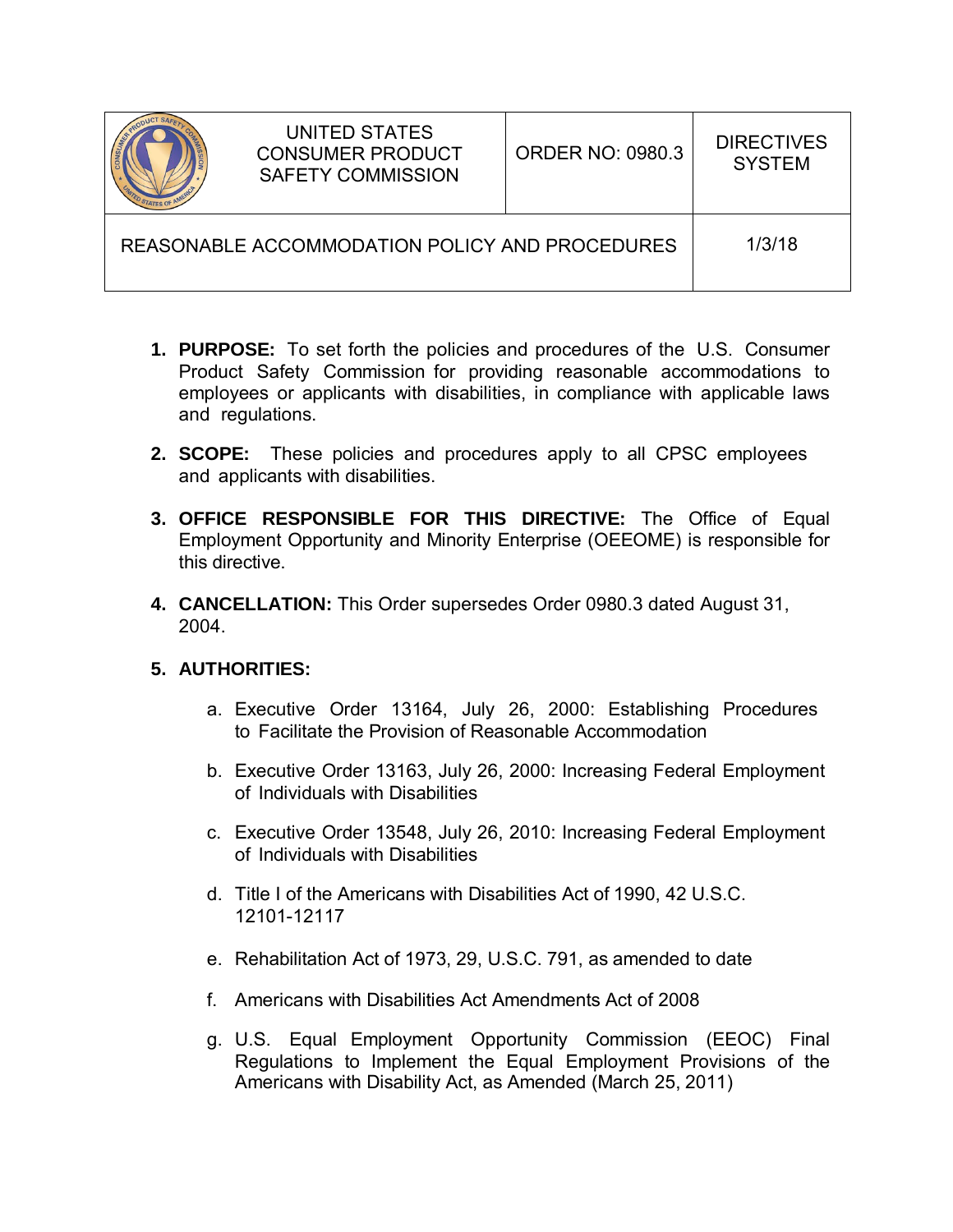- h. 29 C.F.R Part 1614: Federal Sector Equal Employment
- i. 29 C.F.R Part 1630: Regulations to Implement the Equal Employment Provisions of the Americans with Disabilities Act
- j. EEOC Policy Guidance on Executive Order 13164: Establishing Procedures to Facilitate the Provision of Reasonable Accommodation, October 20, 2000
- k. EEOC Enforcement Guidance: Reasonable Accommodation and Undue Hardship Under the Americans with Disabilities Act, October 22, 2002
- l. EEOC Management Directive 715
- m. Title II of the Genetic Information Nondiscrimination Act of 2008 (GINA)
- n. Privacy Act of 1974, as amended
- **6. EXPIRATION DATE:** This document will remain in effect until rescinded or superseded.
- **7. CPSC POLICY:** It is the policy of the CPSC to ensure requests for reasonable accommodation are handled in an effective and expeditious manner. It is the obligation of CPSC to provide reasonable accommodation to qualified employees and applicants with disabilities, unless to do so would cause undue hardship on the operations of CPSC. The objectives of the policy are to:
	- a. Enable the individual employee to perform the essential function(s) of the position or to gain access to the workplace.
	- b. Enable an applicant with a disability to have an equal opportunity to participate in the application process and be considered for the job.
	- c. Allow an employee with a disability an opportunity to enjoy equal benefits and privileges of employment as are enjoyed by other similarly situated employees without disabilities.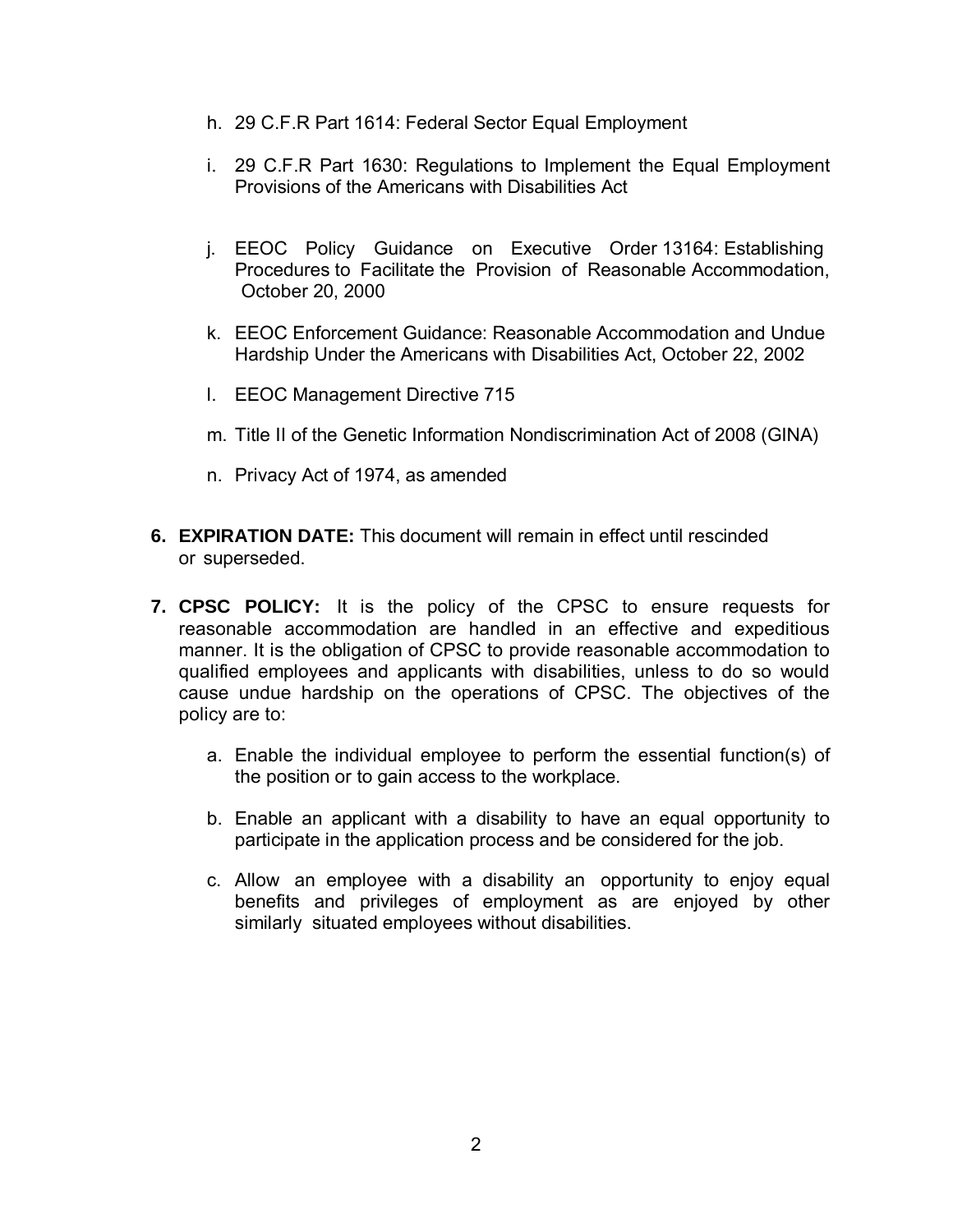# TABLE OF CONTENTS

## **SECTION**

## PAGE(S)

| INITIATING A REASONABLE ACCOMMODATION REQUEST 12-13      |  |
|----------------------------------------------------------|--|
|                                                          |  |
| PROCESSING REQUESTS FOR A REASONABLE ACCOMMODATION 13-16 |  |
|                                                          |  |
|                                                          |  |
|                                                          |  |
|                                                          |  |
| DENIAL OF A REASONABLE ACCOMMODATION AND REQUEST FOR     |  |
|                                                          |  |
|                                                          |  |
| INFORMATION TRACKING, RECORD KEEPING AND REPORTING 25-26 |  |
|                                                          |  |
|                                                          |  |
|                                                          |  |
|                                                          |  |
|                                                          |  |
|                                                          |  |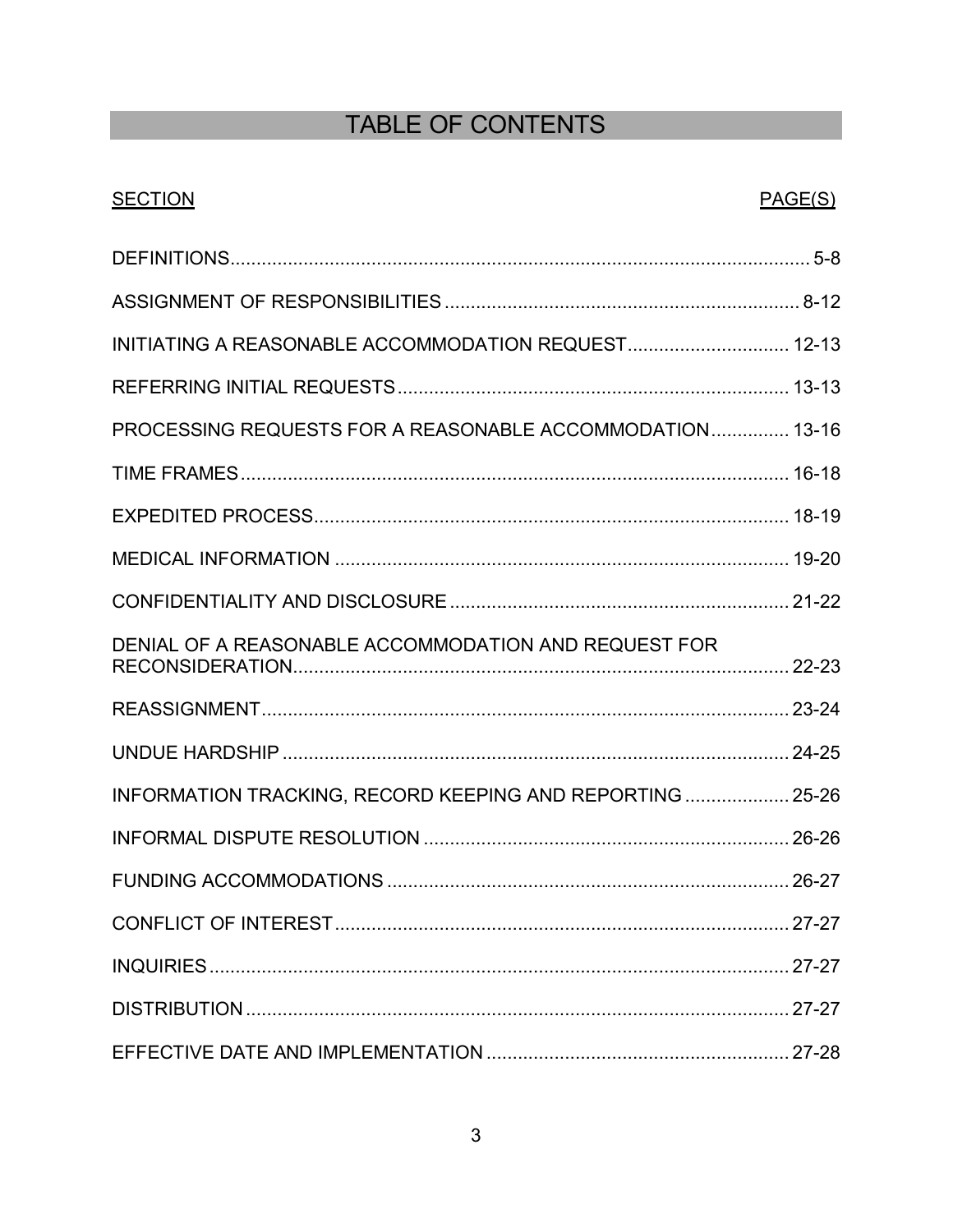## APPENDICES

A: CPSC REASONABLE ACCOMMODATION CONTACTS

B: CONFIRMATION OF REQUEST FOR REASONABLE ACCOMMODATION

C: DECISION ON REASONABLE ACCOMMODATION REQUEST

D: REASONABLE ACCOMMODATION INFORMATION REPORT

E: DENIAL OF A REASONABLE ACCOMMODATION REQUEST

F: RESOURCES FOR LOCATING REASONABLE ACCOMMODATIONS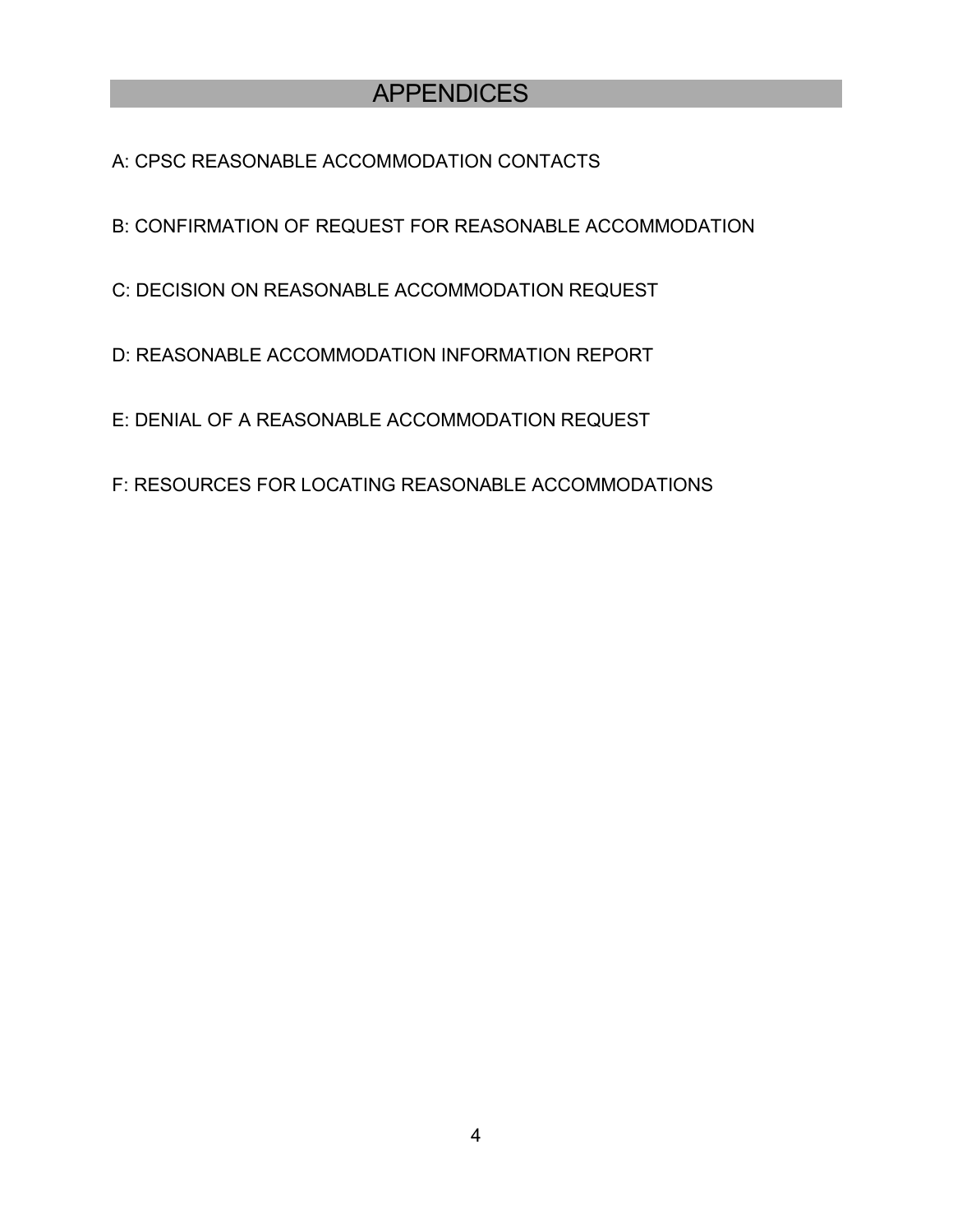#### **1. DEFINITIONS:**

- a. Assistive Technology: An item, piece of equipment, or system that is commonly used to increase, maintain, or improve the functional capabilities of individuals with disabilities. Assistive technology includes, but is not limited to, ergonomic keyboards, screen-enlarging software, TTYs/TDDs (text telephones), split screen reading software, etc. The term "assistive technology" is used interchangeably with "computer adaptive equipment."
- b. Decision Maker: The individual charged with making the determination on a request for reasonable accommodation. The immediate supervisor or the lowest-level supervisor in the chain of command with the authority to approve the accommodation is the decision maker in most instances. In the case of an applicant, the decision maker will be the Director of Human Resources.
- c. Direct Threat: A significant risk of substantial harm to the health or safety of the individual with a disability or others that cannot be eliminated or reduced by reasonable accommodation.
- d. Disability**:** An impairment that substantially limits one or more of the major life activities, a record of such impairment, or being regarded as having such an impairment.
- e. Disability Program Manager (DPM): The employee responsible for assembling and organizing information relating to a request for reasonable accommodation; assists and advises management on issues relating to disability accommodations; oversees information tracking; and provides an ongoing assessment of the agency's reasonable accommodation program. The DPM works in OEEOME.
- f. Essential Functions: Those job duties that are so fundamental to the position that the individual cannot do the job without performing them. A function can be "essential" if, among other things, the position exists specifically to perform that function; there are a limited number of other employees who could perform the function; or the function is specialized and the individual is hired based on the ability to perform such function. Determination of the essential functions of a position must be done on a case-by-case basis so that it reflects the job as actually performed and not simply the components of a generic job description.
- g. Extenuating Circumstances: Extenuating circumstances are factors that could not reasonably have been anticipated or avoided in advance of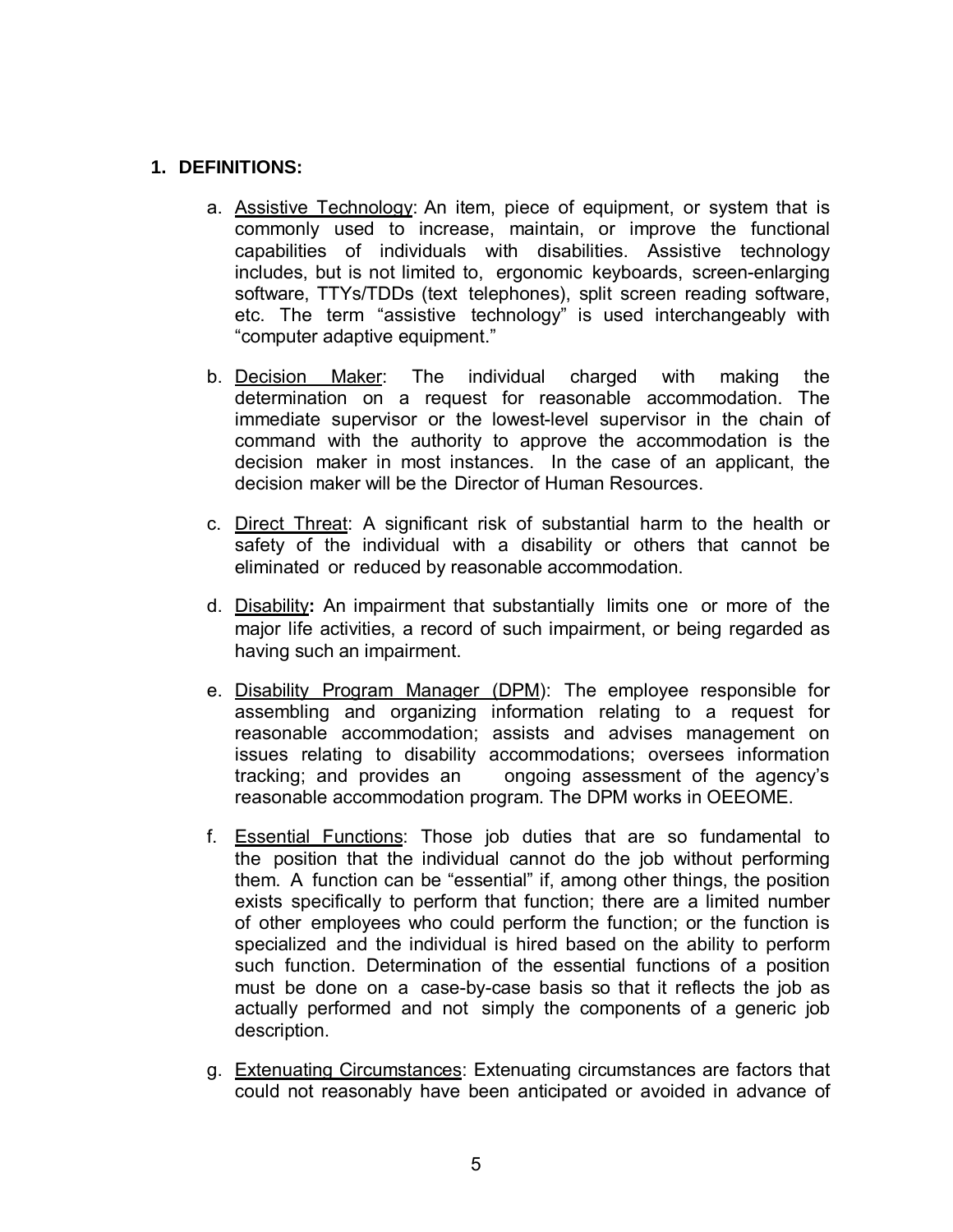the request for the accommodation. When there is a delay in processing a request for, or delivering, a reasonable accommodation, the agency must investigate whether there are temporary measures that could be taken to assist the individual with a disability.

- h. Interactive Process: The collaborative effort involving the individual requesting the reasonable accommodation and the decision maker to determine what, if any, accommodation should be provided. During this process, the parties must also discuss the precise nature of the problem that is generating the request, how a disability is prompting a need for an accommodation, and alternative accommodations that may be effective in meeting the individual's needs.
- i. Major Life Activity: Basic activities that the average person in the general population can perform with little or no difficulty. These activities include, but are not limited to: caring for oneself, performing manual tasks, walking, seeing, hearing, speaking, breathing, eating, sleeping, standing, lifting bending, learning, reading, concentrating, thinking, communicating and working. Major life activities also include the operation of major bodily functions, including but not limited to, functions of the immune system, normal cell growth, digestive, bowel, bladder, neurological, brain, respiratory, circulatory, endocrine, and reproductive functions.
- j. Medical Review Officer (MRO): Medical professional(s) acting on behalf of CPSC who review medical documentation, when necessary, and provide medical opinions as they relate to requests for reasonable accommodation.
- k. Personal Assistance Services (PAS): Assistance with performing activities of daily living that an individual would typically perform if he or she did not have a disability, and that is not otherwise required as a reasonable accommodation, including, but not limited to, assistance with removing and putting on clothing, eating, and using the restroom. Such services do not include medical care.
- l. Personal Assistance Service Provider: An employee or independent contractor whose primary functions include provision of personal assistance services.
- m. **Qualified Individual with a Disability:** An employee or applicant with a disability who (1) satisfies the requisite skill, experience, education and other job-related requirements of the position held or desired; and (2) who can perform the essential functions of the position, with or without reasonable accommodation. If an employee needs a reasonable accommodation to perform an essential function, or to eliminate a direct threat, and refuses to accept an effective accommodation, he/she may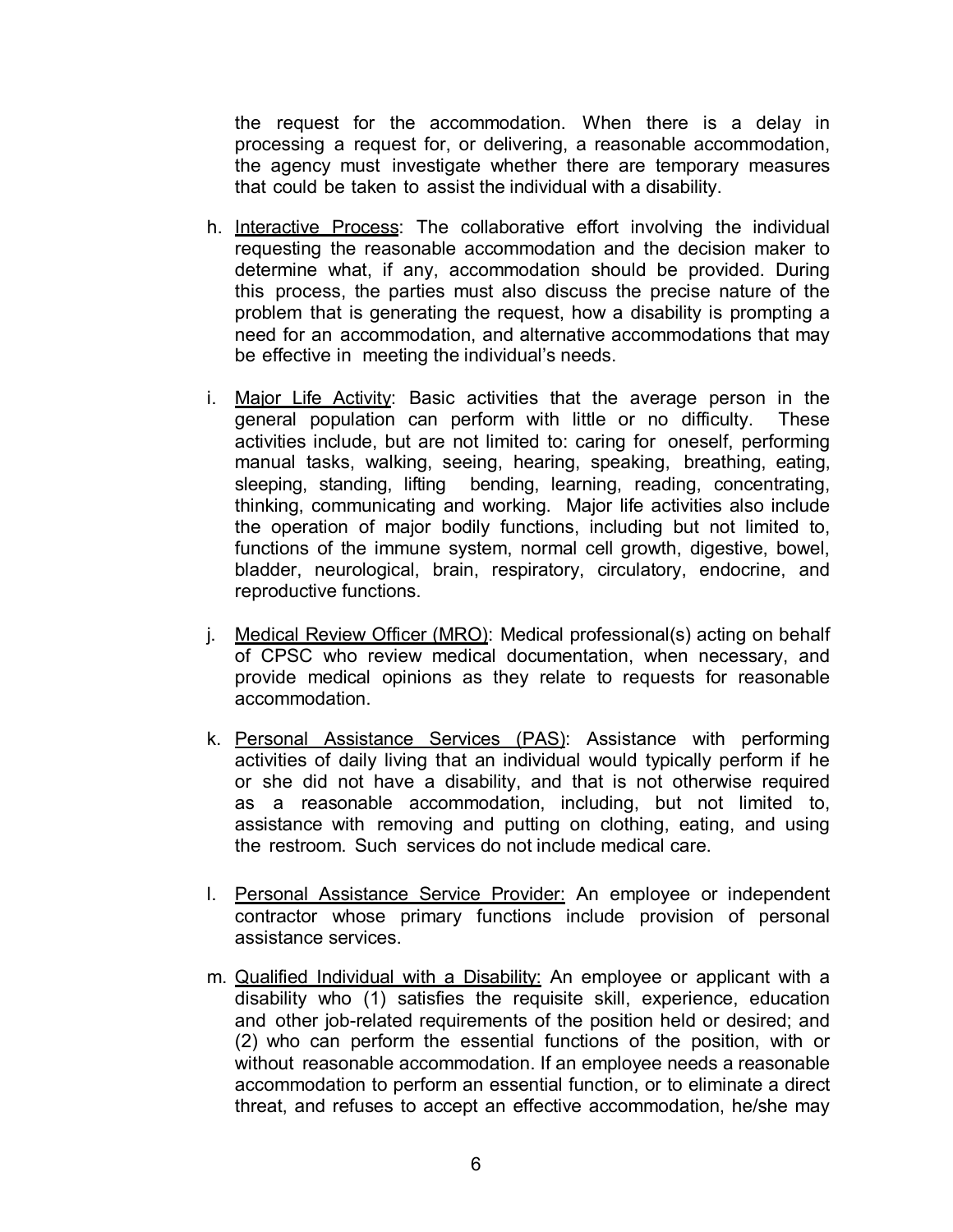not be qualified to remain in the job.

- n. Reasonable Accommodation: A reasonable accommodation is a change in the work environment or in the way things are customarily done that would enable a qualified individual with a disability to enjoy equal employment opportunities. There are three general categories of reasonable accommodations: (1) modifications or adjustments to a job application process that enable an applicant with a disability to be considered for a job; (2) modifications or adjustments that enable a qualified individual with a disability to perform the essential function(s) of the job; and (3) modifications or adjustments that enable an employee with a disability to enjoy equal benefits and privileges of employment as are enjoyed by other similarly situated employees without disabilities. For example, types of reasonable accommodation include: access to equipment and computer technology; changing tests and training materials; job restructuring; leave modifying, eliminating or substituting the marginal functions of a job; modifying work schedule; modifying the method of performing a job function; modifying workplace policies; readers; reassignment to a vacant position; sign language interpreters; changing supervisory methods; ergonomic evaluations; personal assistance services; and telework.
- o. Reassignment: Reassignment is a form of reasonable accommodation that must be provided, absent undue hardship, to an employee who, because of a disability, can no longer perform the essential function(s) of the position he/she holds, with or without reasonable accommodation. Reassignments shall only be made to vacant positions and to employees who are qualified for the new position. If the employee is qualified for the position, he/she will be reassigned to the job and will not have to compete for it. A reassignment is a "last resort" accommodation that must be considered if there are no effective accommodations that would enable the employee to perform the essential functions of his/her current job, or if all other possible accommodations would impose undue hardship. Reassignment as a form of reasonable accommodation only applies to employees. Reassignment does not apply to applicants for a position.
- p. Request for Reasonable Accommodation: An oral or written statement indicating that an individual needs an adjustment, change at work, or modification in the application process, for a reason related to a medical condition.
- q. Requestor: A qualified employee or applicant with a disability, or an individual acting on his or her behalf who requests the reasonable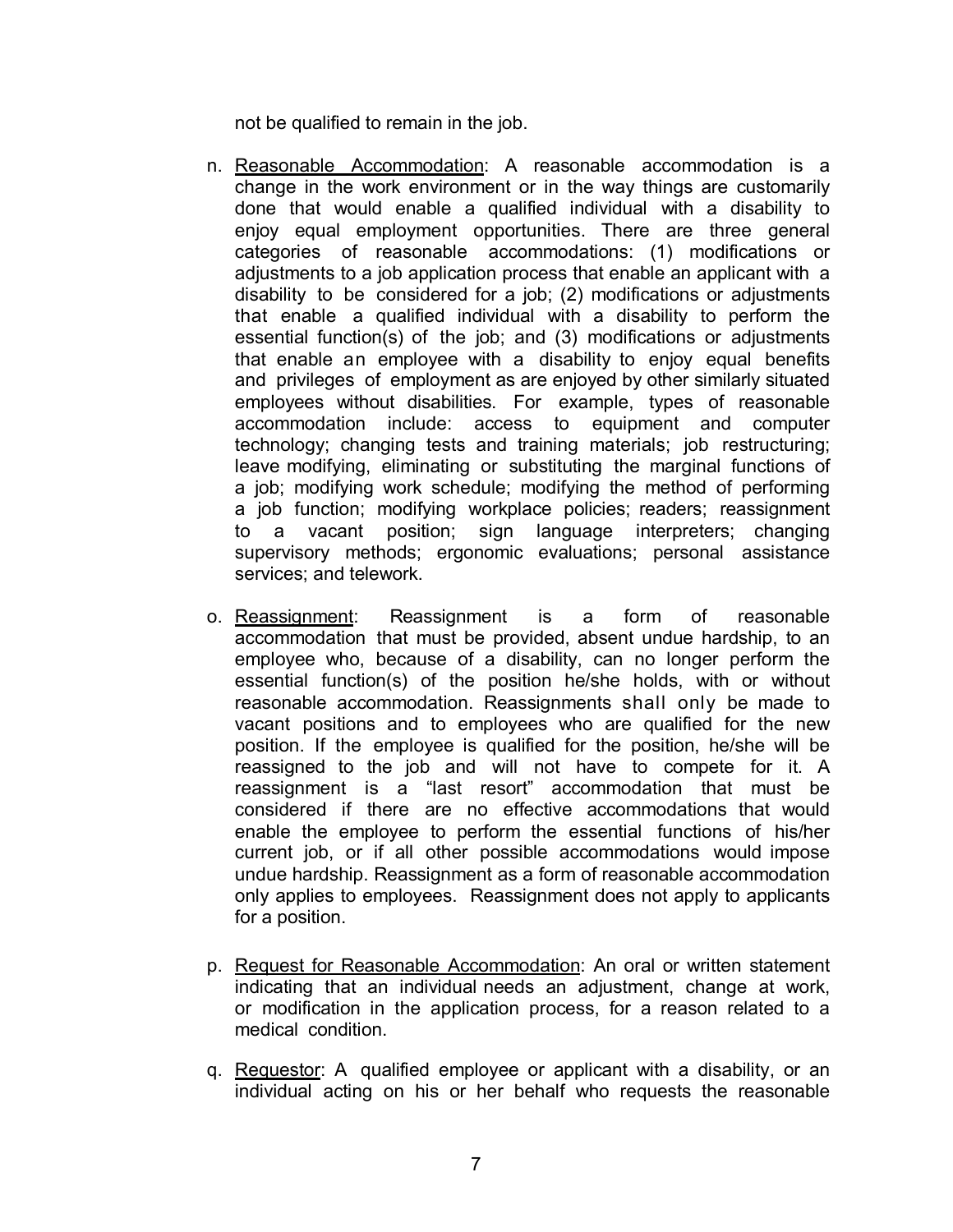accommodation.

r. Undue Hardship: An undue hardship occurs when a specific accommodation would require significant difficulty or expense. A determination of undue hardship is made on a case-by-case basis and focuses on the resources and circumstances of the CPSC as compared to the cost or difficulty of providing the specific accommodation. Undue hardship includes financial considerations, but also may result from a specific accommodation that is unduly extensive, substantial, disruptive, or would fundamentally alter the nature of agency operations or functions.

## **2. ASSIGNMENT OF RESPONSIBILITIES:**

**The Chair** or the Chair's designated official shall:

- 1. Ensure a continuing affirmative application of the policy and procedures contained in this Order.
- 2. Provide sufficient resources for program implementation to ensure efficient and prompt processing of requests for reasonable accommodation.
- 3. Recognize and reward individuals who have demonstrated superior efforts in supporting the spirit of the law.

## **Director of Human Resources (EXRM)** shall:

- 1. Process requests for reasonable accommodation from applicants during the recruitment and application process, as requested.
- 2. Make vacancy announcements available to applicants/employees with disabilities. This includes making announcements available in alternative formats such as braille.
- 3. Ensure that a statement of reasonable accommodation will be included on all job announcements informing applicants that they may request reasonable accommodations that will allow them to be considered for the position and how to make such requests
- 4. Assist supervisors and the Director of OEEOME, upon request, when the reasonable accommodation involves issues such as leave, job restructuring, modified or part-time work schedules, modifying workplace policies, reassignment, or telework.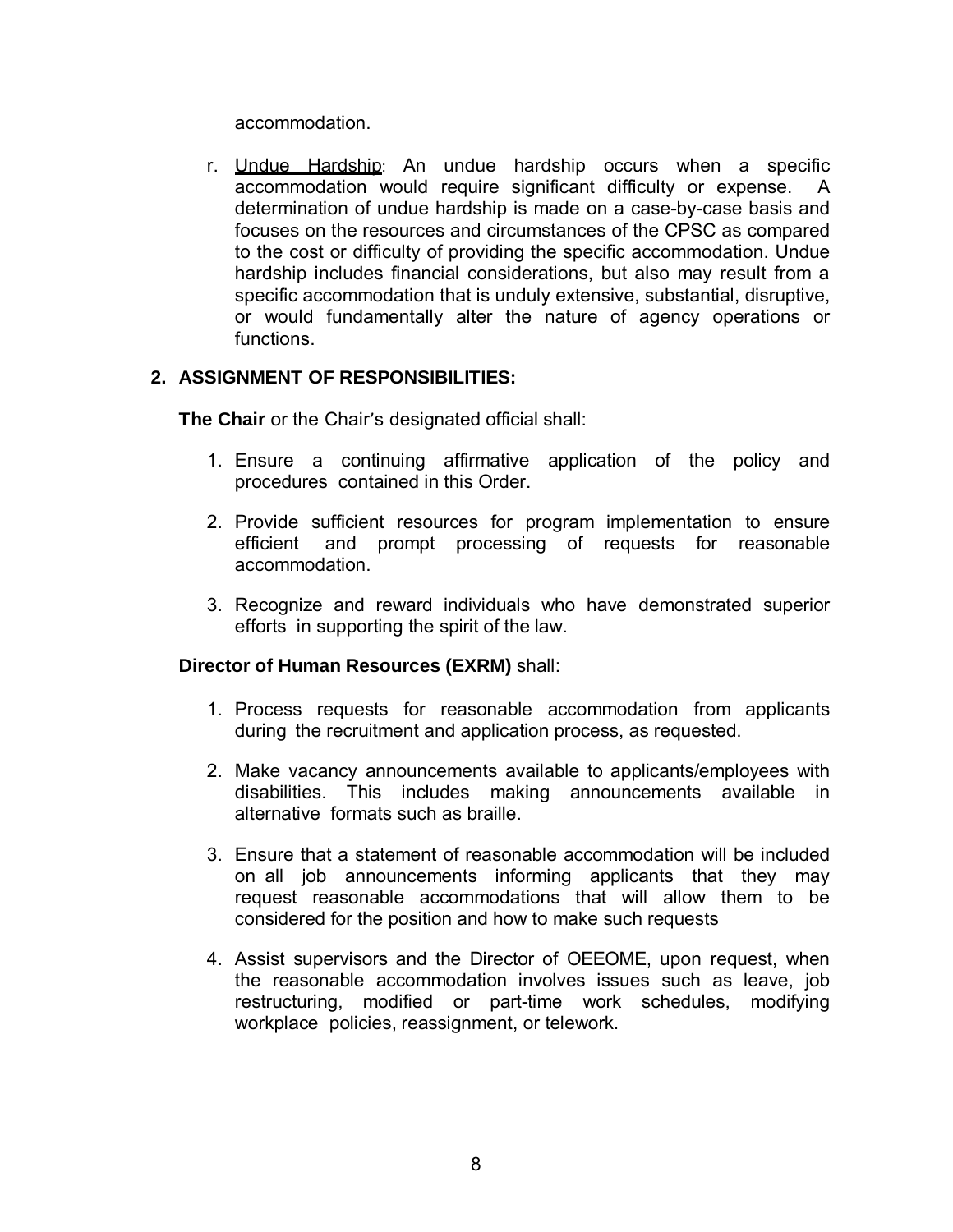## **Director of Equal Employment Opportunity and Minority Enterprise (OEEOME)** shall:

- 1. Oversee and advise on agency-wide reasonable accommodation policies and procedures.
- 2. Maintain the records related to an employee's request for accommodation for the duration of the employee's tenure with the agency. Ensure that medical records are kept confidential and maintained in files separate from the individual's official personnel file.
- 3. Maintain records concerning the identity of the deciding official who denied each accommodation request.
- 4. Prepare annually a summary statistical report to evaluate whether improvements of the existing procedures are needed.
- 5. Ensure that necessary training is provided to managers and supervisors and others regarding the implementation of the policies and procedures in this order.
- 6. Provide technical guidance to the processing of reasonable accommodation requests.

## **Disability Program Manager (DPM)** shall:

- 1. Oversee the reasonable accommodation process.
- 2. Serve as a resource for supervisors and managers with respect to potential reasonable accommodations, assist in obtaining assistive technology, adaptive equipment, or specially designed furniture.
- 3. When necessary, engage in an interactive process with supervisors, managers, applicants, and employees on reasonable accommodation requests.
- 4. Advise supervisors and managers on their responsibilities relating to reasonable accommodation of employees with disabilities.
- 5. Monitor the process to ensure that prescribed time frames are being met.
- 6. Serve as the agency's liaison responsible for interfacing with and securing equipment/devices provided through the Computer/ Electronic Accommodations Program (CAP) in response to requests for reasonable accommodation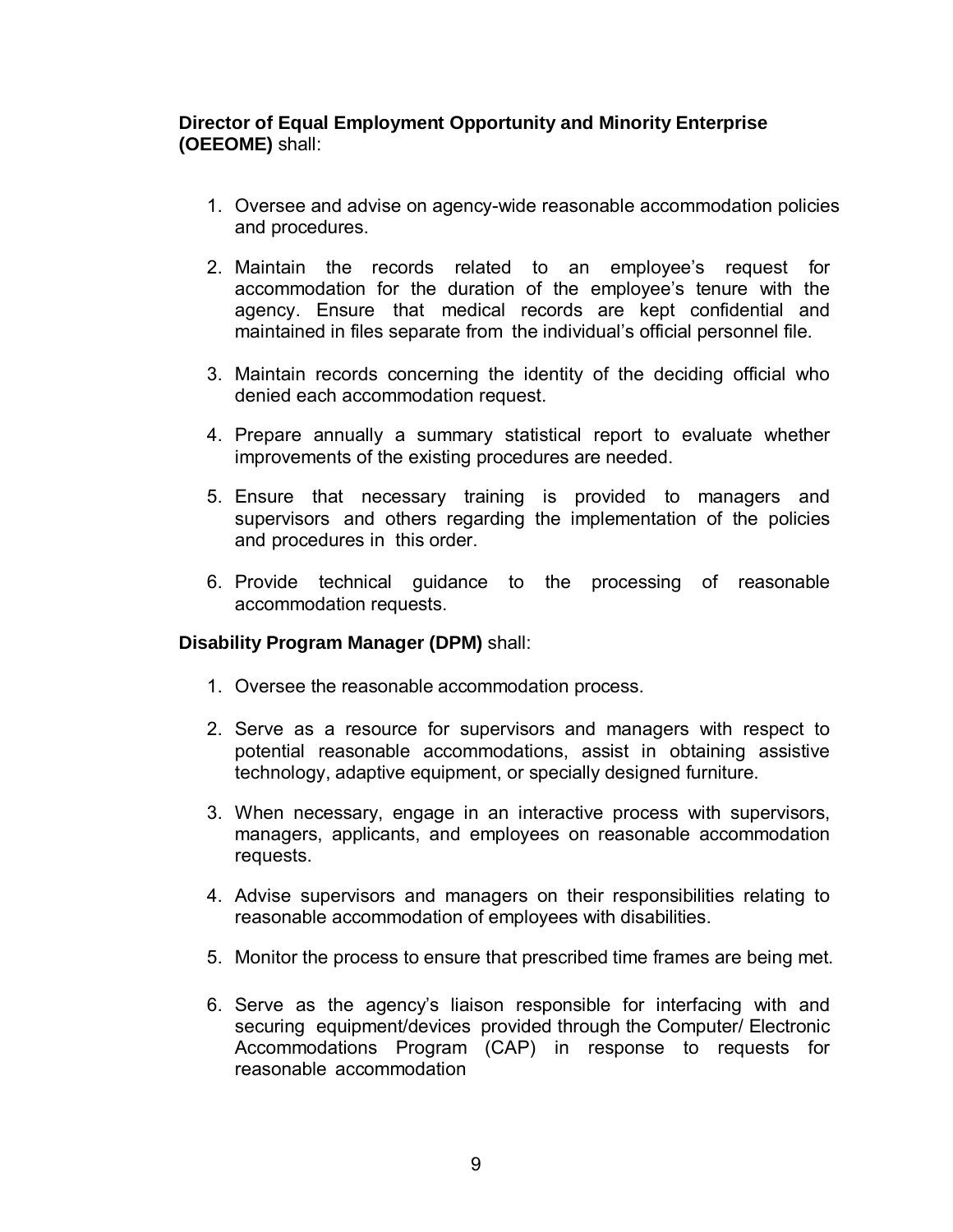- 7. Responsible for determining the need for medical documentation and requesting and evaluating medical documentation in support of requests for reasonable accommodation.
- 8. The DPM is not a designated decision maker and has no authority to determine whether a reasonable accommodation should be granted or denied.
- 9. Responsible for informing the decision maker about the employee's functional limitations, including the necessary restrictions on the work or duties of the employee.
- 10.Request relevant supplemental medical information if documentation submitted does not clearly explain the nature of the disability, reason for reasonable accommodation, or does not clarify how the requested accommodation will assist the employee to perform the essential function(s) of the job.
- 11.Coordinate with the Director of the Office of Facilities, as necessary, to procure specified equipment and/or devices not offered through CAP in responding to requests for reasonable accommodation.
- 12.Provide guidance to EXRM staff (for applicant requests) and employees and their supervisors to assist with identifying internal and external resources available to facilitate the selection of an effective accommodation.
- 13.Ensure the confidentiality of medical information collected to support accommodation requests.
- 14.At times, consult with agency designated Medical Review Officer in assessing an individual's medical condition or disability and the need for reasonable accommodation.
- 15.Collect, prepare, and report reasonable accommodation data (including barrier and trend analysis) to the Director of OEEOME on an annual basis to identify and eliminate barriers as required by the EEOC Management Directive 715 (MD-715).
- 16. Oversee information tracking and record keeping and provide an ongoing assessment of the agency's reasonable accommodation program.
- 17.Provide employees and applicants with information regarding the status of their reasonable accommodation request.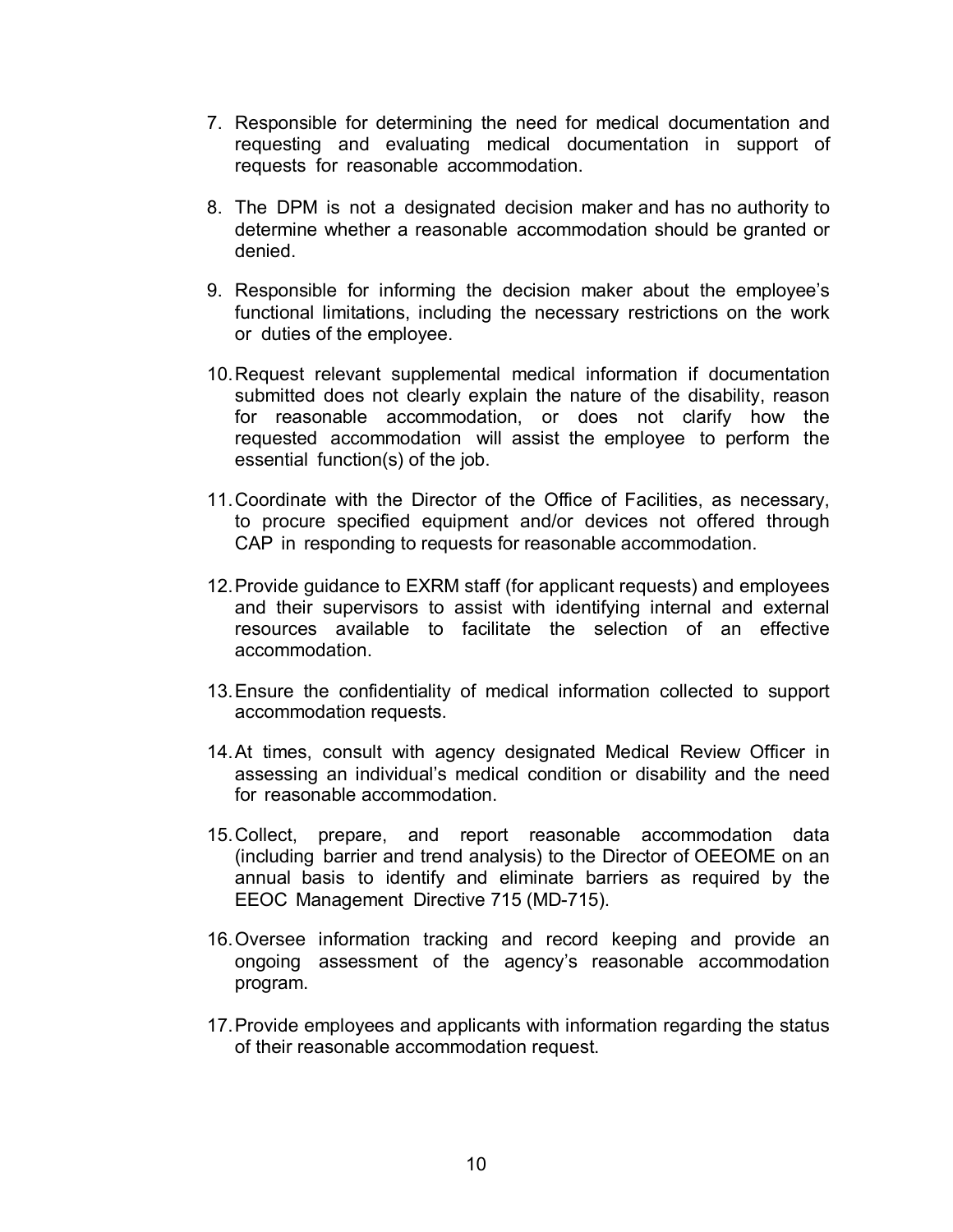## **EEO Attorney (EOA)** shall:

Provide legal advice and guidance to the Director of OEEOME and the DPM regarding reasonable accommodation policies and procedures. The EOA is an OEEOME staff member.

### **Employees and Applicants** shall:

- 1. Initiate a request for reasonable accommodation as needed. (A designated third party may also initiate a request).
- 2. Provide sufficient information and documentation, such as a description of the accommodation requested (if known), and an explanation of how it would enable an employee to perform the job or assist an applicant in the selection process.
- 3. When required, provide relevant medical information related.
- 4. Participate in ongoing communication with the decision maker and other applicable parties regarding the reasonable accommodation request.

## **Occupational Safety and Health Administrator (OSHA)** representative shall:

Coordinate and provide assistance to the DPM and other agency officials on specific requests such as adaptive equipment, removal of architectural barriers (e.g., reconfigured workspaces), facility reconfigured workspaces), facility accessibility, and materials in alternative formats (*e.g*., Braille, large print).

## **Office of the General Counsel (OGC)** shall:

When necessary, provide legal advice and consultation on matters related to the Rehabilitation Act, the Americans with Disabilities Act, and other applicable laws concerning the reasonable accommodation requirement.

#### **Supervisors and Managers** shall:

- 1. Foster an environment that supports the reasonable accommodation procedures contained in this Order and ensures that their actions are consistent with the objectives of reasonable accommodations.
- 2. Acknowledge receipt of requests for reasonable accommodation, initiate inquiries and dialogue with requestors, and describe what will happen during the processing of the requests.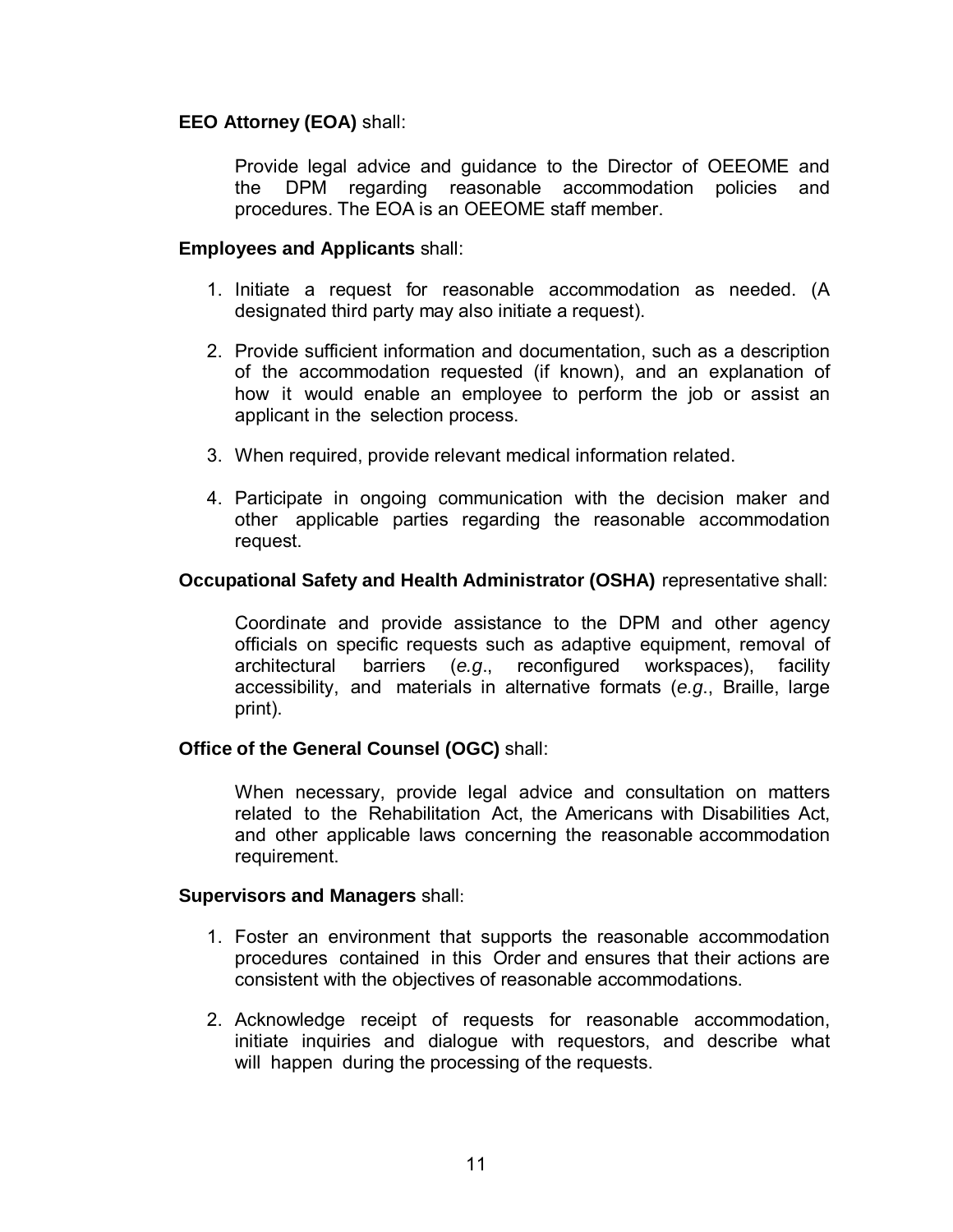- 3. Engage in an interactive process with employees or applicants who request a reasonable accommodation.
- 4. Make decisions on individual requests for reasonable accommodation, in accordance with the procedures established in this policy.
- 5. Ensure that requests for accommodation are processed in a prompt and expeditious manner.
- 6. Seek consultation with the DPM before denying a reasonable accommodation request.
- 7. Ensure that individuals with disabilities are made aware of the policies and procedures in this order, and have opportunities to seek reasonable accommodation to enable them to enjoy the same benefits and privileges of employment as employees without disabilities.

## **3. REASONABLE ACCOMMODATION PROCEDURES:**

- a. Initiating a Request for a Reasonable Accommodation
	- 1. An employee or job applicant may initiate a request for a reasonable accommodation orally or in writing at any time. The request does not have to use any specific words, such as "reasonable," "accommodation," "disability," or "Rehabilitation Act." An individual with a disability may request a reasonable accommodation whenever he/she chooses, even if he/she has not previously disclosed the existence of a disability. Although not required, it may be helpful in expediting the process if the employee specifically notes that he/she is requesting a reasonable accommodation. An individual's oral request will start the reasonable accommodation process; however, for record-keeping purposes, the requestor must complete the "Confirmation of Request for Reasonable Accommodation" (Appendix B) or confirm their request in writing (including by email). Although the written confirmation should be made as soon as possible following the request, it is not required to initiate the process. Note that the requestor need not have a particular accommodation in mind before making the request.
	- 2. For recurring requests of the same type (*e.g*., the assistance of sign language interpreters or readers), written confirmation is required only for the first request, although notice must be given each time the accommodation is needed.
	- 3. Requests can be made at any time. For example, the request does not have to be made as soon as a disability affects work performance, or by some other specified time.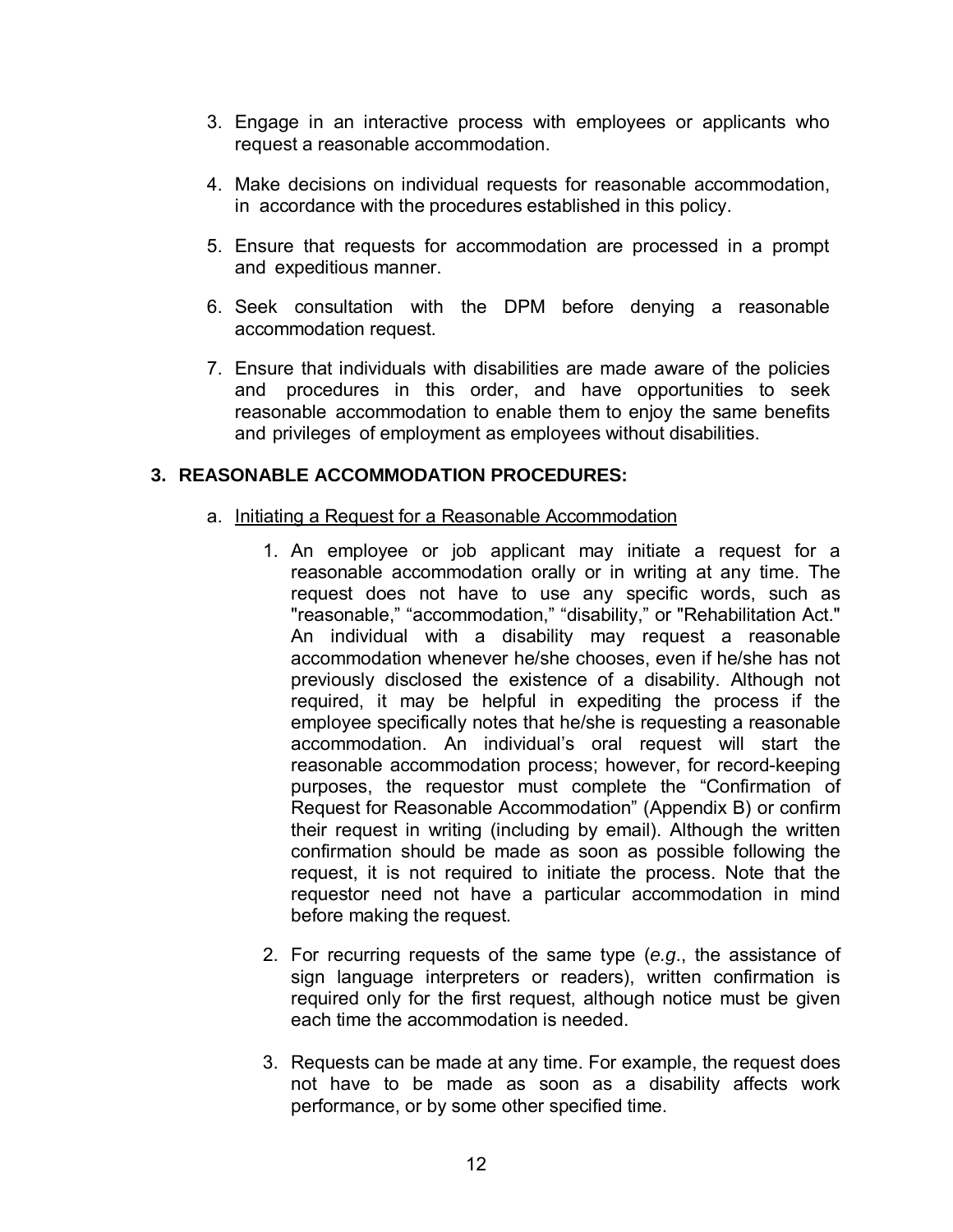- 4. The decision maker will submit a copy of the written request to the DPM for record keeping purposes.
- 5. Under most circumstances, employees should communicate requests for reasonable accommodation to their immediate, first line supervisor. Nevertheless, an employee's request will be considered if it is made to another supervisor or manager in his/her immediate chain of command, OEEOME staff or the DPM.
- 6. A job applicant may make a request for accommodation in writing or orally to the selecting official, EXRM personnel, any agency employee with whom the applicant has contact in connection with the application process, or any other individual designated by CPSC. However, the Director of EXRM will be the decision-maker.
- 7. A family member, friend, health professional, or other representative may request a reasonable accommodation on behalf of an employee or applicant with a disability. The request shall be made to one of the same persons to whom the employee or applicant would make the request. To the extent possible, the decision maker should contact the individual with a disability to confirm that he/she in fact wants a reasonable accommodation. It may not be possible to confirm the request if the employee or applicant has been hospitalized or is otherwise unavailable. In this situation, the management official will process the third party's request and consult directly with the individual needing the accommodation as soon as it is practicable.
- b. Referring Initial Requests

If an employee gives a reasonable accommodation request to someone other than the designated decision maker, the recipient of such a request should refer the employee to the appropriate decision maker within three (3) business days from the date that the individual receives the request. Every effort must be made to prevent any delay during this stage of the request process.

- c. Processing Requests for a Reasonable Accommodation
	- 1. The processing of reasonable accommodation requests and all time limitations, discussed in Section d below, begin when a request is received by the decision maker (usually the first-line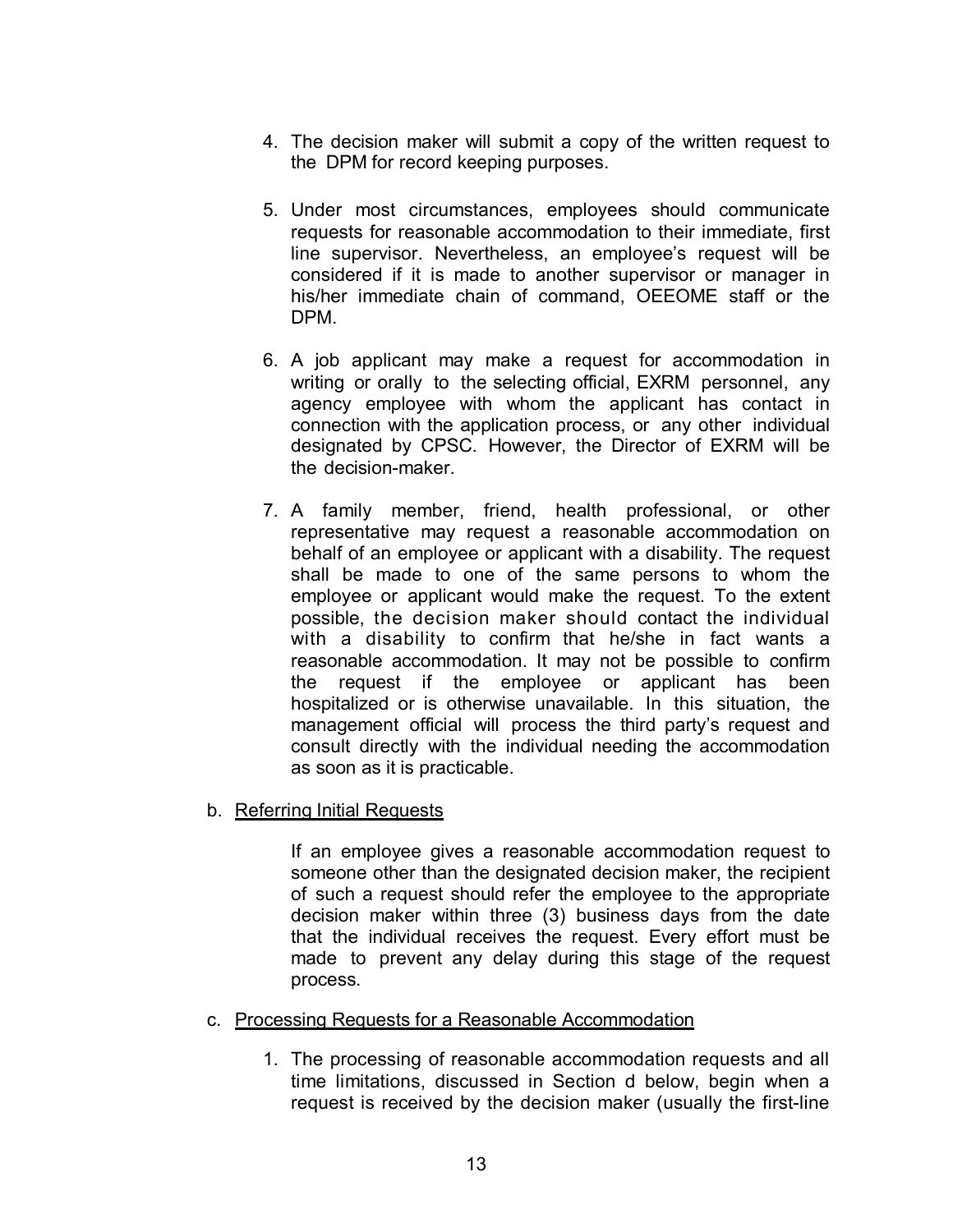supervisor) or any manager in the employee's immediate chain of command. In addition, an employee's request will be considered if it is made to OEEOME staff or the DPM.

- 2. Once the decision maker receives a request, the parties will engage in an interactive process to clarify what the individual needs are and determine what, if any, accommodation is appropriate. This is a cooperative, informal process and involves the requestor, the decision maker, and any other appropriate personnel (if necessary), such as the DPM or EXRM staff. The decision maker will have the primary responsibility for identifying possible accommodations. He or she will take a proactive approach in researching and considering possible accommodations, including consulting with other appropriate resources for assistance (resources are listed at Appendix F). The employee or applicant requesting the accommodation should also participate to the extent possible in helping to identify an effective accommodation. Where the employee or applicant and the decision maker are unfamiliar with the possible accommodations, they should consult the DPM.
- 3. Ongoing communication should take place throughout the interactive process and is particularly important where the specific limitation, problem, or barrier is unclear; an effective accommodation is not obvious; or where the parties are considering different possible reasonable accommodations. In those cases where the disability, the need for accommodation, and the type of accommodation that should be provided are clear, extensive discussions are not necessary. Even so, the decision-maker and requesting individual should talk to each other to make sure that there is a full exchange of relevant information.
- 4. The deciding official may, as part of the interactive process, offer alternative means of providing reasonable accommodation and discuss their effectiveness in removing the workplace barrier that is impeding the requestor. If an employee or applicant requests an accommodation that is not effective, would pose an undue hardship, or is otherwise not legally required (e.g., removing an essential job function), the deciding official should continue the interactive process and explore alternatives until either a reasonable accommodation is found or the deciding official determines that reasonable accommodation is not possible.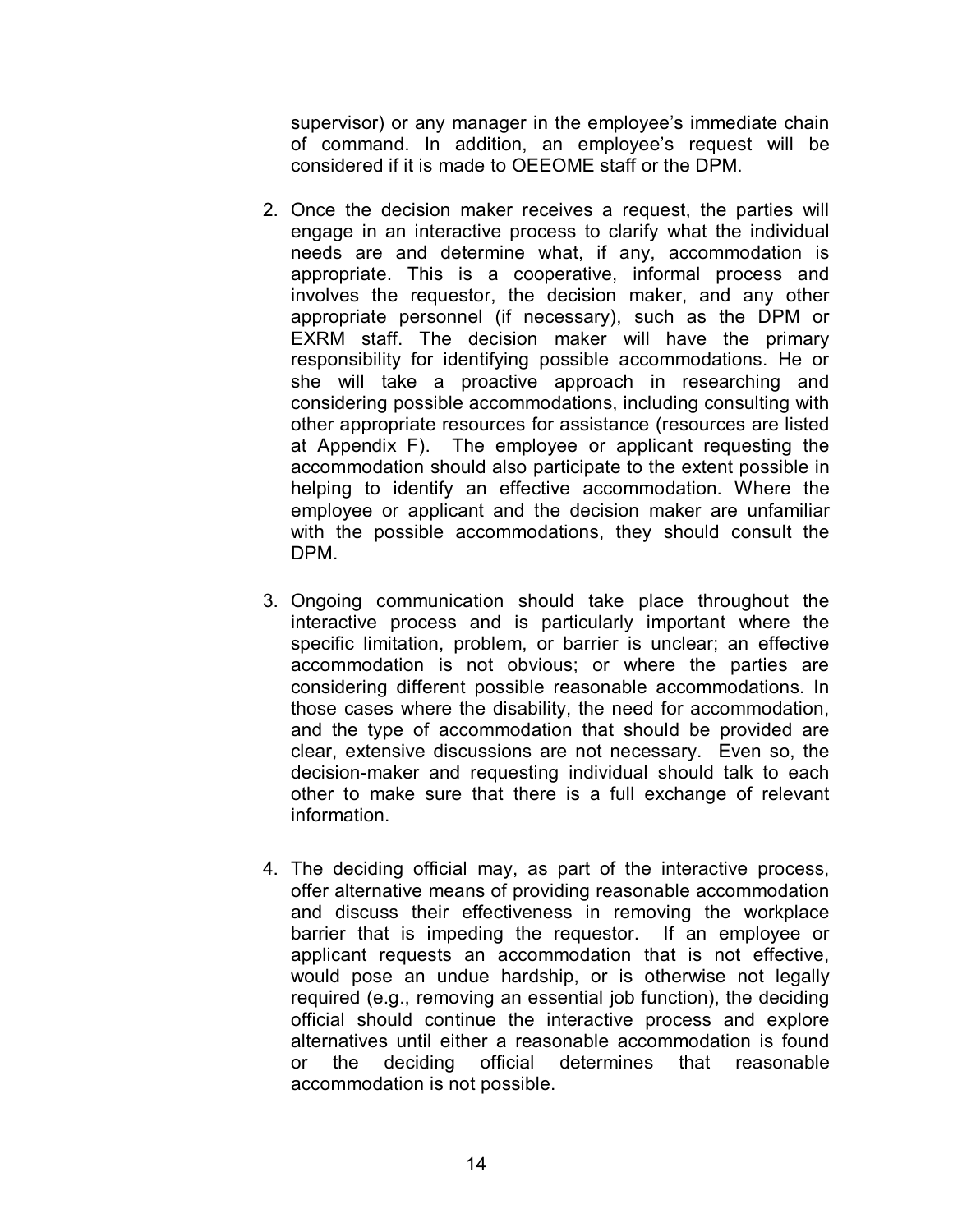- 5. If a supervisor or other decision maker concludes that medical information is necessary in order to evaluate a request for reasonable accommodation, he/she will make a request to the DPM to obtain such information. The DPM will make a determination as to whether medical documentation is necessary. If the DPM determines that medical information is not necessary, the request for accommodation will be returned promptly to the decision maker to complete the processing.
- 6. If the DPM determines medical documentation is necessary, the DPM will request the employee or applicant to provide relevant information to support the accommodation request. Detailed requirements for medical documentation are discussed in section e below.
- 7. Once the decision maker determines that an accommodation will be provided, he/she may grant the reasonable accommodation.
- 8. The decision maker will immediately communicate the decision to the employee via the "Decision on Reasonable Accommodation Request" form (OEEOME personnel will provide this form to the decision maker). Thereafter, the decision maker must file the "Reasonable Accommodation Information Report" (Appendix D) with the DPM.
- 9. If the accommodation request involves job restructuring, leave, modified or part-time work schedules, modification of workplace policies, reassignment, or telework as an accommodation, the decision maker, in consultation with the Director of EXRM, may approve the accommodation without further discussion.
- 10.For a request involving other matters, such as assistive technology and adaptive equipment, including information technology and communications equipment, specifically designed furniture, requests for a reader, sign language interpreter, or other personal assistants to enable employees to perform their job functions, the decision maker should consult the DPM. This also includes requests for materials in alternative formats (*e.g* Braille), requests for removal of architectural barriers, including reconfigured work spaces and requests for accessible parking.
- 11.The decision maker may choose among reasonable accommodations as long as the chosen accommodation is effective. When there are two or more effective accommodations, the decision maker may choose the one that is most economical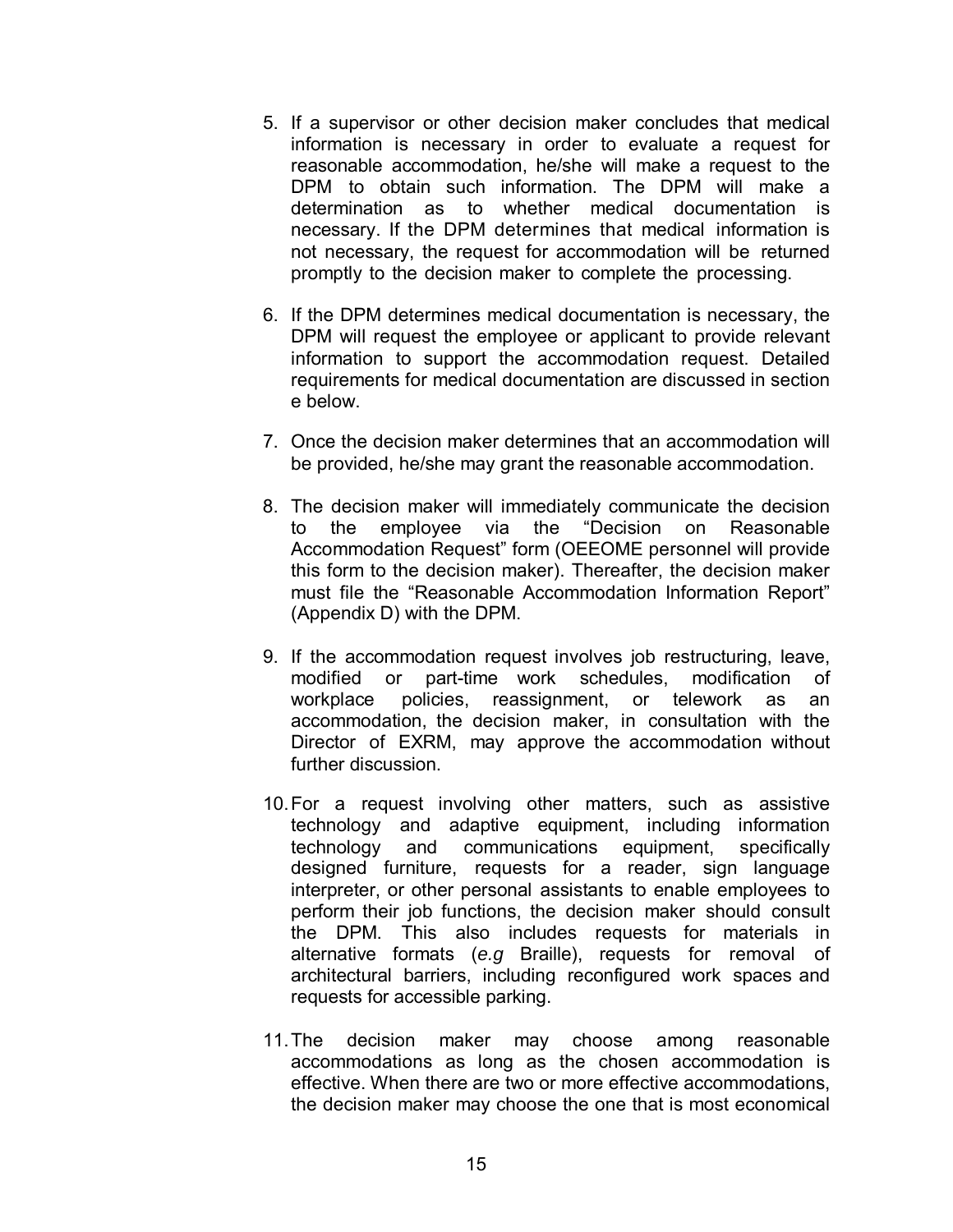to provide.

### d. Time Frames

- 1. The reasonable accommodation process begins as soon as the request for the change or identification of a barrier is made, whether orally or in writing. Where a particular reasonable accommodation can be provided in less than the 30 calendar days discussed below, failure to provide the accommodation in a prompt manner may result in a violation of the Rehabilitation Act.
- 2. In order to ensure expeditious processing of the requests, all decision makers should designate alternative staff to receive, process, and provide reasonable accommodations when the decision maker is absent or otherwise not available.
- 3. The time necessary to process a request will depend on the nature of the accommodation requested and whether there is a need to obtain supporting information. Generally a request will be processed as follows:

## • **Request Not Involving Extenuating Circumstances**

If a request can be processed without supporting medical information and no extenuating circumstances apply (*e.g.,* delay in receiving adaptive equipment, equipment is back-ordered or architectural barriers must be removed, etc.), the request ordinarily should be approved or denied in no more than 30 calendar days from the date the employee makes the request, or sooner if possible. If the accommodation cannot be provided immediately or within 30 calendar days, the decision maker must inform the individual why additional time is needed to process the request and provide a projected time frame for a decision.

The time to process a request for reasonable accommodation may not be extended beyond the 30 day time limit merely because a written request by the requestor has not been received. For requests requiring medical documentation, the 30 calendar day time period shall stop running until the DPM receives medical information and/or supplemental information from the requestor or a health care provider. Once the DPM receives the requested medical information, the time period shall begin to run again. The time to process a request for reasonable accommodation may not be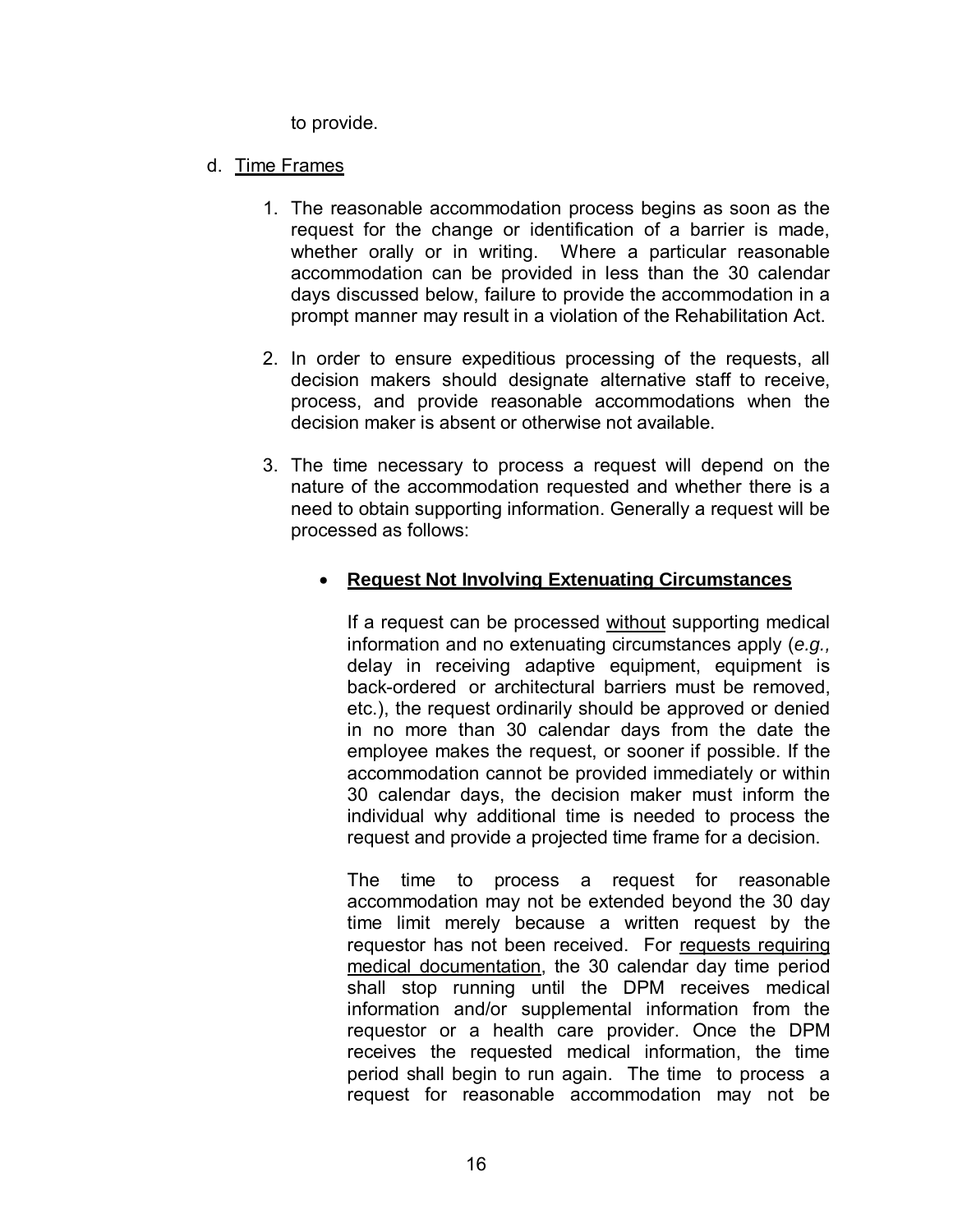extended beyond the 30 day time limit merely because a written request by the requestor has not been received.

If a decision maker does not immediately grant a requested accommodation and there is a delay in providing an approved accommodation (i.e., delay in receiving adaptive equipment, etc.), the decision maker shall provide an interim accommodation absent undue hardship. This shall also include providing the requested accommodation on a temporary basis. If a delay is attributable to the DPM's need to obtain or evaluate medical documentation and CPSC has not yet determined that the employee is entitled to an accommodation, CPSC will also provide temporary measures, absent undue hardship. In such a case, the decision maker will notify the employee in writing that the accommodation is being provided on a temporary basis pending a decision on the accommodation request. Decision makers must ensure that such temporary measures do not replace permanent accommodation and that all necessary steps to secure the permanent accommodation are being taken.

## • **Request Involving Extenuating Circumstances**

Extenuating circumstances beyond the need for obtaining medical documentation may also require tolling the time frames such as limited situations where prompt processing and delivery of an accommodation is delayed due to events that could not have reasonably been anticipated or avoided (absence from the office is not an extenuating circumstance). When extenuating circumstances are present, the time for processing a request for reasonable accommodation and providing the accommodation will be extended as reasonably necessary. The decision maker, in consultation with the DPM, must notify the individual in writing of the reason for the delay, and the approximate date on which a decision regarding the request for reasonable accommodation will be provided or when provision of the agreed-upon accommodation may be expected.

The decision must also inform the requestor about any further developments or changes. Extensions based on extenuating circumstances shall be limited to circumstances where they are strictly necessary. All decision makers are expected to act quickly as reasonably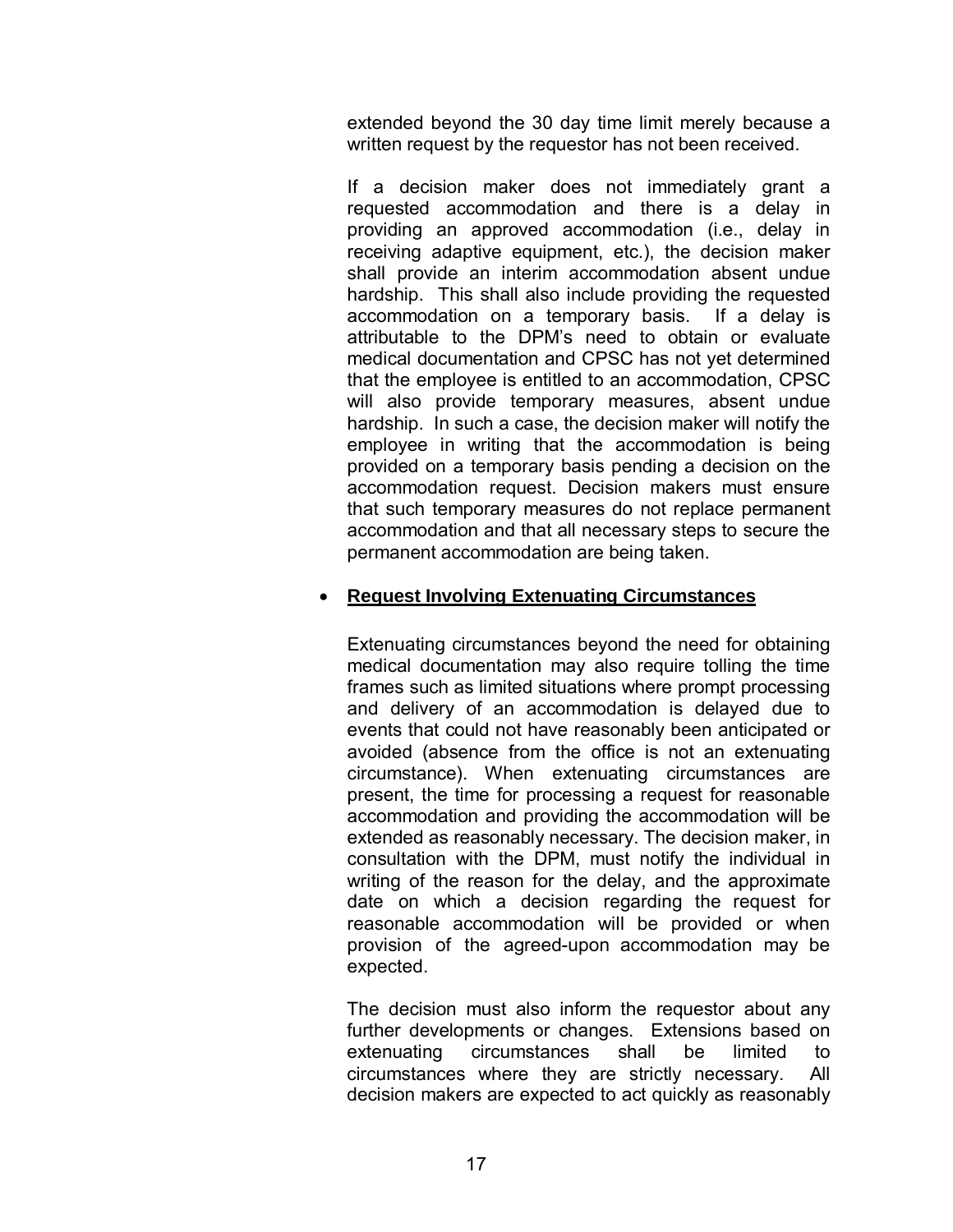possible in processing requests and providing accommodation. If there is a delay in providing an accommodation which has been approved, the decision maker will provide temporary measures, absent undue hardship. If temporary measures are taken, the DPM and decision maker are responsible forensuring that they do not take the place of an approved accommodation and that the approved accommodation is provided as quickly as possible.

The following are examples, not intended to be exhaustive of extenuating circumstances:

The purchase of equipment may take longer than 30 calendar days because of contracting requirements under the Federal Acquisition Regulation;

Equipment is back-ordered or the vendor cannot promptly supply the needed goods or services and another vendor is not immediately available;

The employee with a disability needs to try working with the equipment on a trial basis to ensure that it is effective;

Review of medical documentation by the agency's Medical Review Officer or an expert hired by the agency is required; and

New staff needs to be hired or contracted for, or an accommodation involves the removal of architectural barriers.

#### e. Expedited Process

1. In certain circumstances, a request for reasonable accommodation requires an expedited review and decision in a time frame that is shorter than 30 calendar days. The following are examples of when this may occur:

> To enable an applicant to apply for a job. Depending on the timetable for receiving applications, conducting interviews, taking tests, and making hiring decisions, there may be a need to expedite a request for accommodation to ensure that an applicant with a disability has an equal opportunity to apply for a job.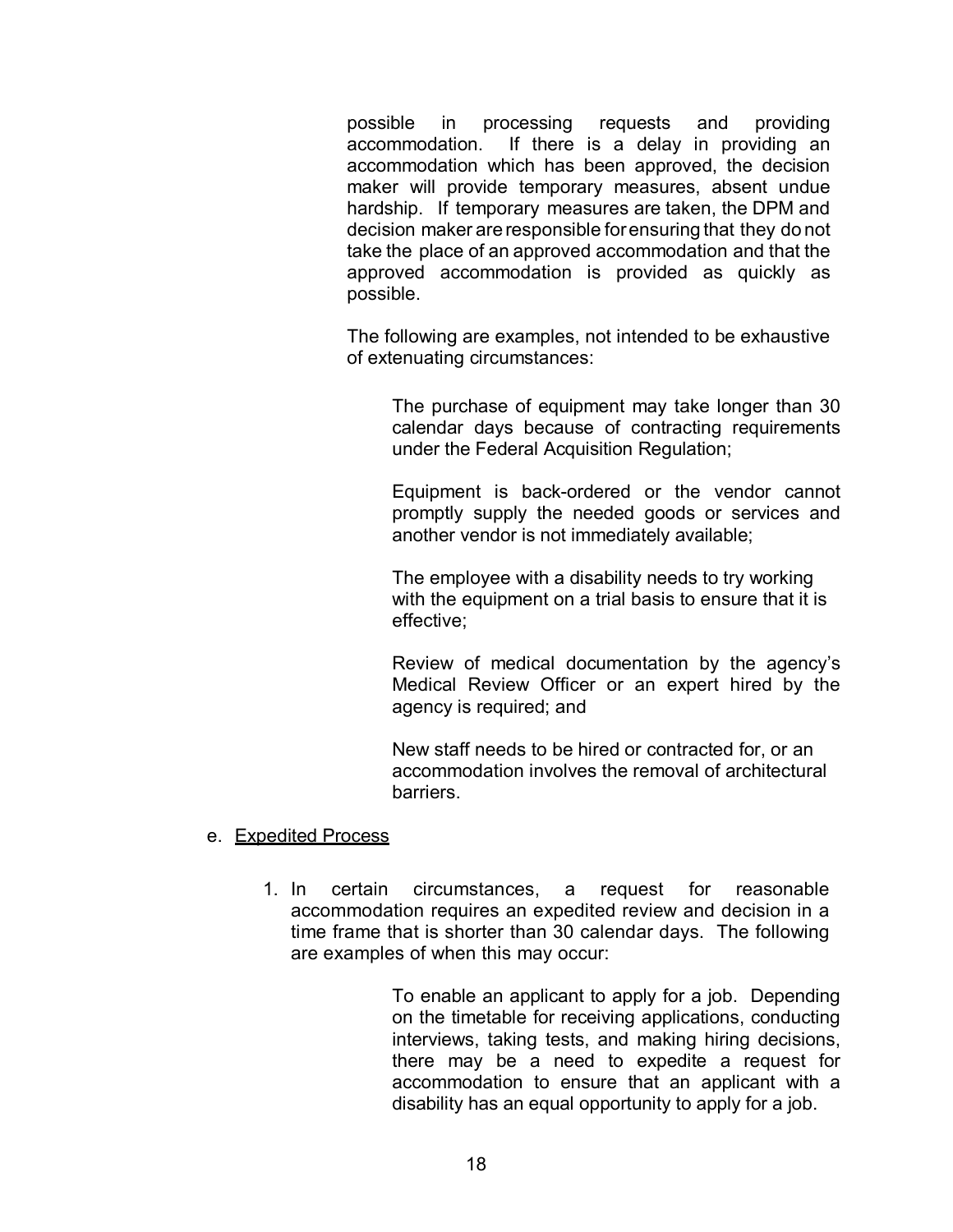To enable an employee to attend a meeting scheduled to occur shortly, such as when an employee may need a sign language interpreter for a meeting scheduled to take place in 3 days.

- 2. Where the expedited process is necessary, the decision maker is authorized to provide the accommodation, but must notify the DPM of the action taken or proposed.
- f. Medical Information
	- 1. CPSC is required to provide a reasonable accommodation to an employee or applicant with a covered disability. To determine whether an employee or applicant has a covered disability, l the DPM may request information sufficient to substantiate that the individual has a disability as defined by the Rehabilitation Act. The DPM may not request medical information when the disability or need for accommodation is obvious. Such an obvious disability could be impaired vision, or an inability to walk or speak. The DPM may, however, request medical information where the disability is not obvious. Examples of disabilities that are not obvious are: mental illness, learning disabilities, epilepsy, cancer, arthritis, and asthma.

The DPM will only request medical information to the extent reasonably necessary to establish that the requestor is an individual with a disability and/or needs the requested accommodation such as:

- The past, present, and expected future nature, severity, and duration of the impairment (*e.g*., functional limitations, symptoms, side effects of any treatments, etc.);
- The activity or activities the impairment limits;
- The extent to which the impairment limits the individual's ability to perform the activity or activities; and/or
- Why the individual requires the particular accommodation requested, and how the accommodation will assist the individual to apply for a job, perform the essential functions of the job, or enjoy a benefit of the workplace.
- 2. Once the medical information is received, the DPM will evaluate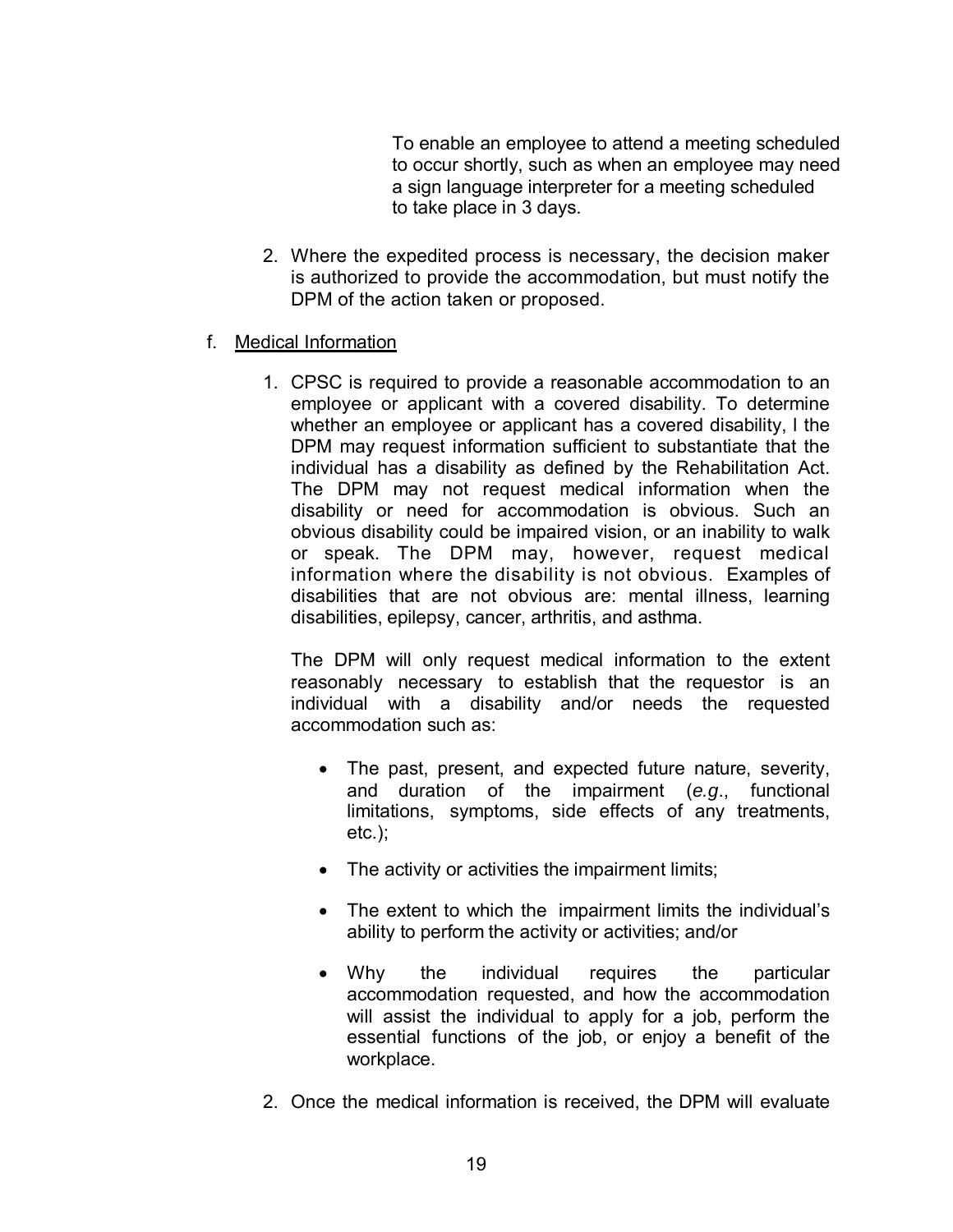it, in consultation with a Medical Review Officer chosen by CPSC, if necessary. If the information provided by the requestor's health care provider (or the information volunteered by the requestor) demonstrates that a reasonable accommodation is appropriate, the DPM will notify the decision maker about the employee's functional limitations, including the necessary restrictions on the work or duties of the employee. However, the DPM will **only** disclose medical information if strictly necessary.

- 3. The DPM may request additional medical information from the employee or applicant if the information does not clearly explain the nature of the disability or the need for reasonable accommodation, or if needed to clarify how the requested accommodation will assist the employee in the performance of the essential function of the job, or to enjoy the benefits and privileges of the workplace. The request for additional medical information must be in writing (includes email) and must explain to the employee or applicant why the medical information is insufficient and identify the additional information needed to process the accommodation request. The DPM is not entitled to access the employee or applicant's entire medical record. Only medical records related to the disability and the need for accommodation may be requested. The agency's request for medical information will follow the requirements set forth in the EEOC's Enforcement Guidance: Disability-Related Inquiries and Medical Examinations of Employees under the Americans with Disabilities Act (available on EEOC's internet website). Also note the following:
	- The DPM may have a medical expert, of the agency's choosing and at the agency's expense, review an applicant's or employee's medical information.
	- An applicant's or employee's failure to provide appropriate documentation or to cooperate with CPSC's efforts to obtain such documentation shall result in a denial of the reasonable accommodation.
	- If the employee has already provided CPSC with sufficient information to document the existence of the disability and his or her functional limitations, the DPM may not request that same medical information.
	- CPSC may periodically request documentation to ensure that the need for accommodation is effective and that the need for the accommodation continues.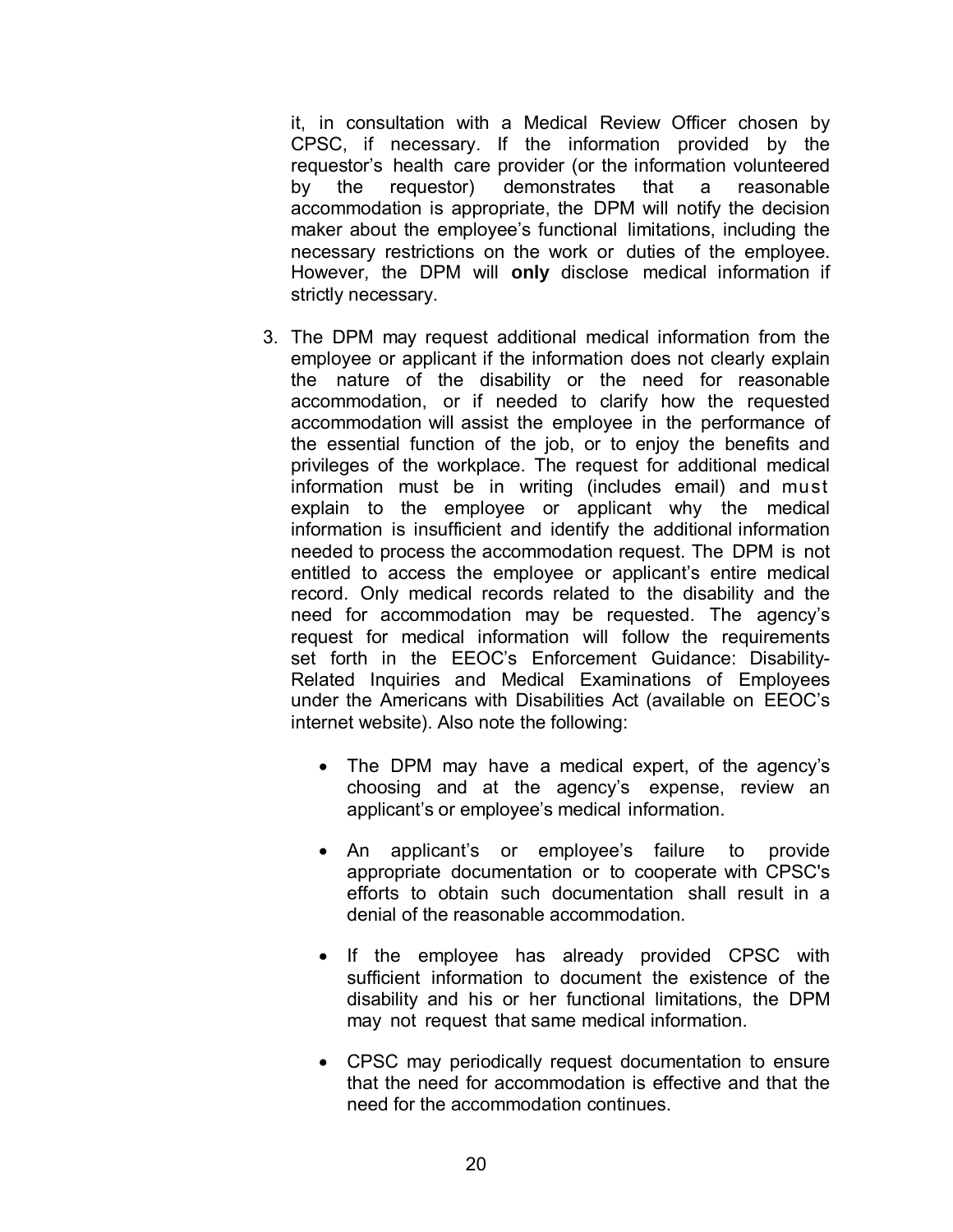## g. Confidentiality and Disclosure

- 1. Federal law requires that medical information and documentation related to the reasonable accommodation process be treated as confidential medical information. For these purposes, confidentiality means that medical information and documentation must be kept in files separate and apart from the personnel files of the applicant or employees. These files should be maintained in a locked and secure location. Any CPSC employee who obtains or receives information is strictly bound by these confidentiality requirements.
- 2. The DPM will maintain custody of all records obtained or created while processing requests for reasonable accommodation, including medical records, and will respond to all requests for disclosure of the records. This information may be disclosed only as follows:
	- Agency officials and managers who need to know (including the deciding official) may be told about necessary restrictions on the work duties of the employee and about the necessary accommodation(s).
	- First aid and safety personnel may be informed if the disability may require emergency treatment.
	- Building managers (Facilities) and others planning for emergency evacuations may be informed in order to include special provisions in emergency evacuation planning and procedures.
	- First aid and safety personnel may be informed if the disability might require emergency treatment.
	- Government officials may be given information necessary to investigate the agency's compliance with the Rehabilitation Act.
	- Medical professional(s) acting on behalf of CPSC who review medical documentation, when necessary, and provide medical opinions as they relate to requests for reasonable accommodation.
	- In certain circumstances Workmen's Compensation offices or insurance carriers may be provided with medical information. See 29 C.F.R. 1630.14 (b), 1630.16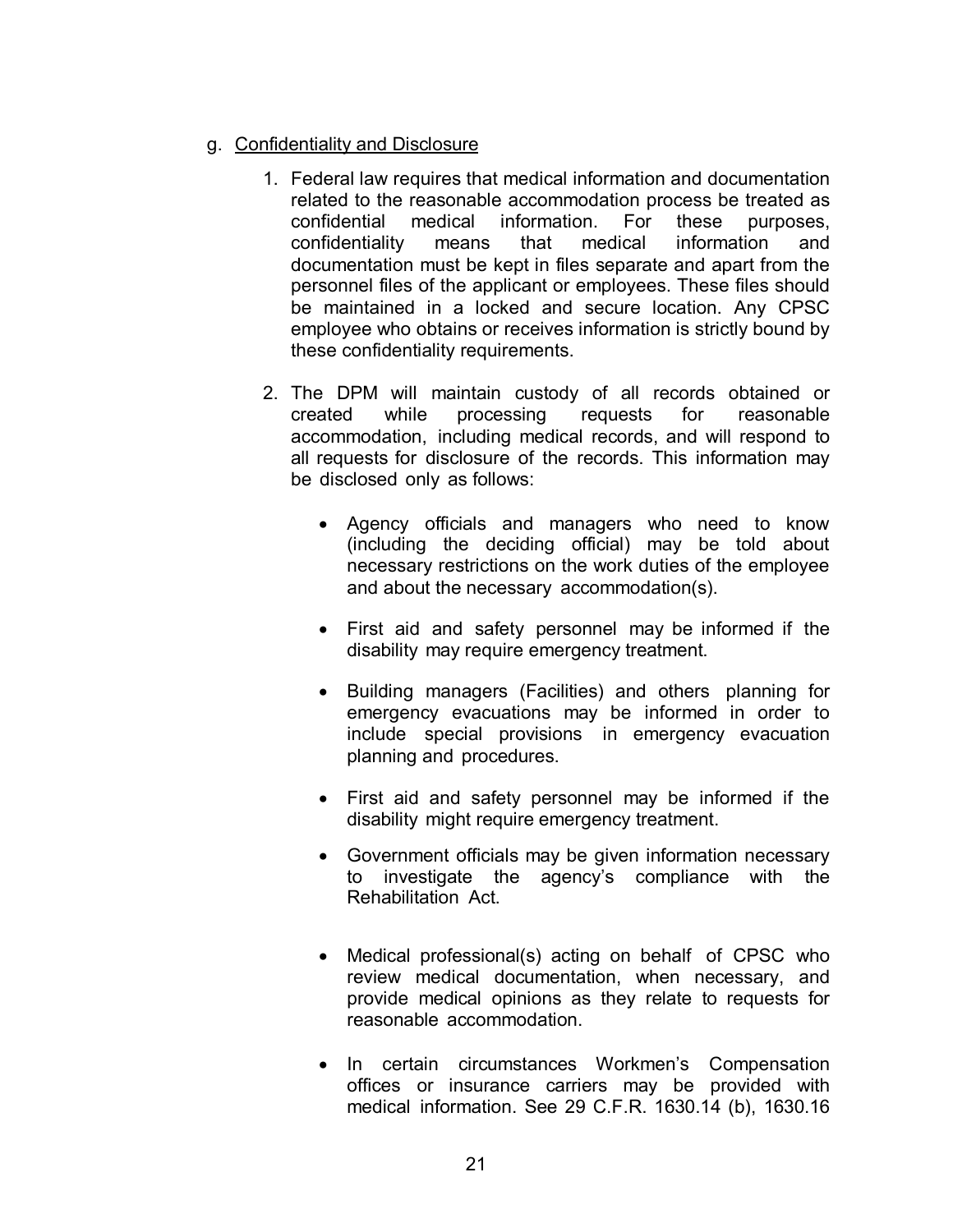(f).

- To respond to challenges involving the processing of and decisions made related to requests for reasonable accommodation pursuant to this policy and/or the agency's compliance with the Rehabilitation Act.
- 3. If medical information is disclosed in any of the circumstances above, the agency official divulging the information must inform the persons receiving the information of the requirement of confidentiality.
- 4. The DPM, in conjunction with the Director of OEEOME, shall ensure that medical records are kept confidential and maintained in files separate from the employee's official personnel file. The DPM decides to whom and under what circumstances medical information may be disclosed, subject to the exceptions listed immediately above.
- 5. All applicable federal confidentiality laws, regulations and policies apply with regard to the disclosure of information obtained or received while processing requests for reasonable accommodation.

## h. Denial of Reasonable Accommodation and Request for Reconsideration

- 1. The decision maker must consult with the DPM before denying a reasonable accommodation request. If following consultation with the DPM the request for reasonable accommodation is denied, the decision maker will inform the requestor in writing (Appendix E), and explain the reasons for denial and procedures for reconsideration. The denial notice will clearly specify reasons for the denial, such as: why the medical documentation is inadequate to establish that the individual has a disability or needs reasonable accommodation; why the requested accommodation would not be effective; or why the accommodation would pose an undue hardship to the agency. If the decision maker determines that an accommodation other than the one requested is appropriate, the denial of the request should explain the alternative accommodation that is being offered.
- 2. The decision maker also shall notify the requestor of the requestor's rights following a denial. The decision maker shall notify the requestor that he/she has a right to file a request for reconsideration. The decision maker also shall notify the requestor that he or she may file an EEO complaint pursuant to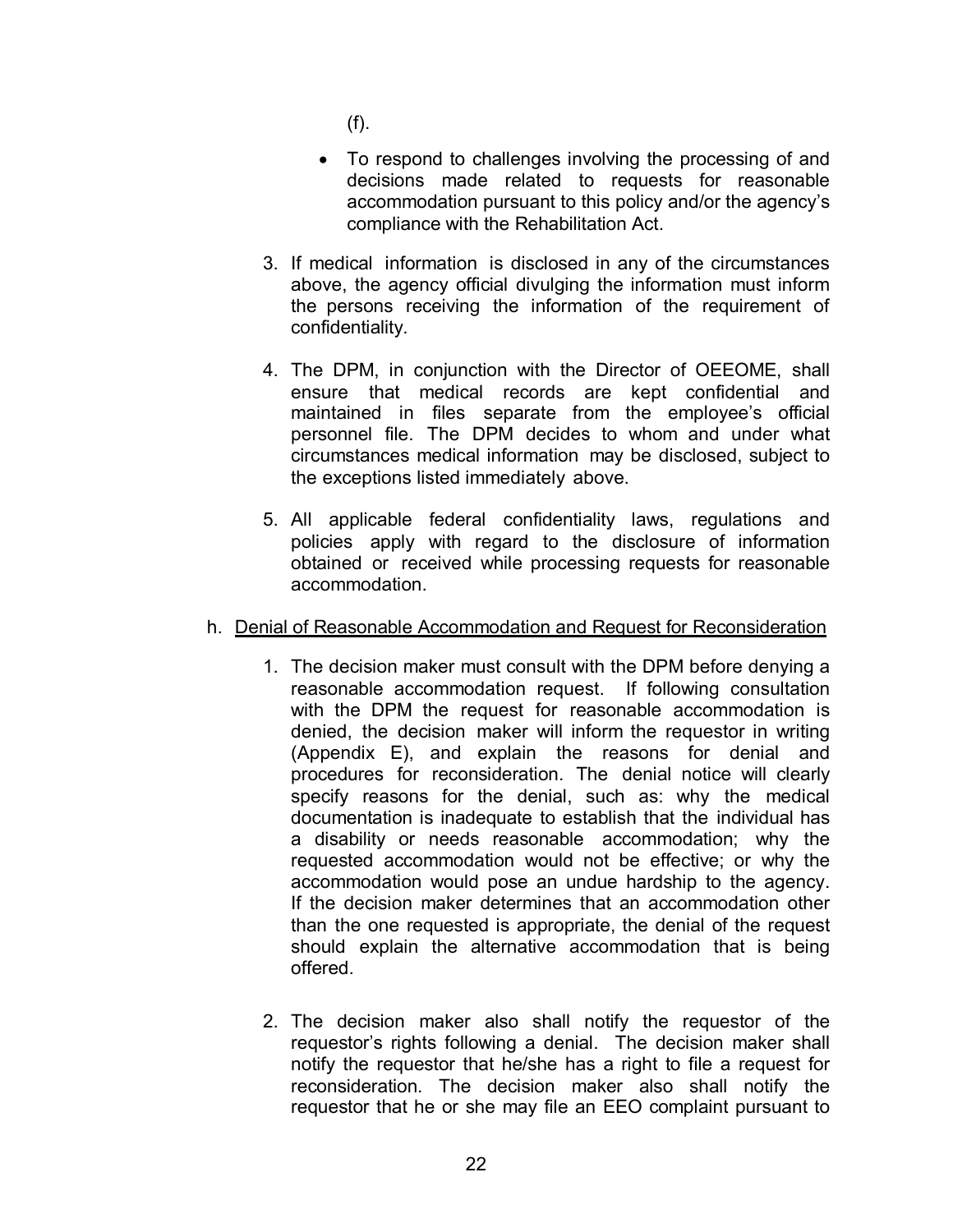29 C.F.R. § 1614, may have rights to pursue a Merit Systems Protection Board (MSPB) appeal, or a union grievance.

- For an EEO complaint, pursuant to 29 CFR § 1614, contact OEEOME within 45 days from the date of the notice of denial of reasonable accommodation. If a complaint is filed, OEEOME will send the complaint to a third party for processing in accordance with section 3(m) (Conflict of Interest); or
- For a collective bargaining claim, file a written grievance in accordance with the provisions of the applicable collective bargaining agreement; or
- Initiate an appeal to the MSPB within 30 days of an appealable adverse action, as defined in 5 CFR § 1201.3.
- 3. Within five (5) business days upon receipt of the denial notice, the requestor can request prompt reconsideration of the denial of reasonable accommodation by taking the following steps:
	- Request the decision maker to reconsider his/her denial. Additional information may be presented to support the request. The requestor may present new evidence and additional information in support of his/her request for reconsideration. The decision maker that handles the request for reconsideration must respond to the requestor within ten (10) business days.
	- If the decision maker does not reverse the denial, and the decision maker was the employee's first line supervisor, the requestor can seek reconsideration from the second line supervisor. The second-line supervisor decision is the final decision on the reconsideration request and must be issued within ten (10) business days of receipt of the request.
- 4. Seeking reconsideration from the decision maker and appealing to the second line supervisor does not alter the time limits for initiating statutory and collective bargaining claims. An individual's participation in any other informal dispute resolution process does not satisfy the requirements for bringing a timely claim under EEO, MSPB, or union grievance procedures. The deadline for filing any statutory appeal (EEO or MSPB) or any union grievance procedure is determined by the date the employee's request was first denied in writing as described in paragraph g(1) above.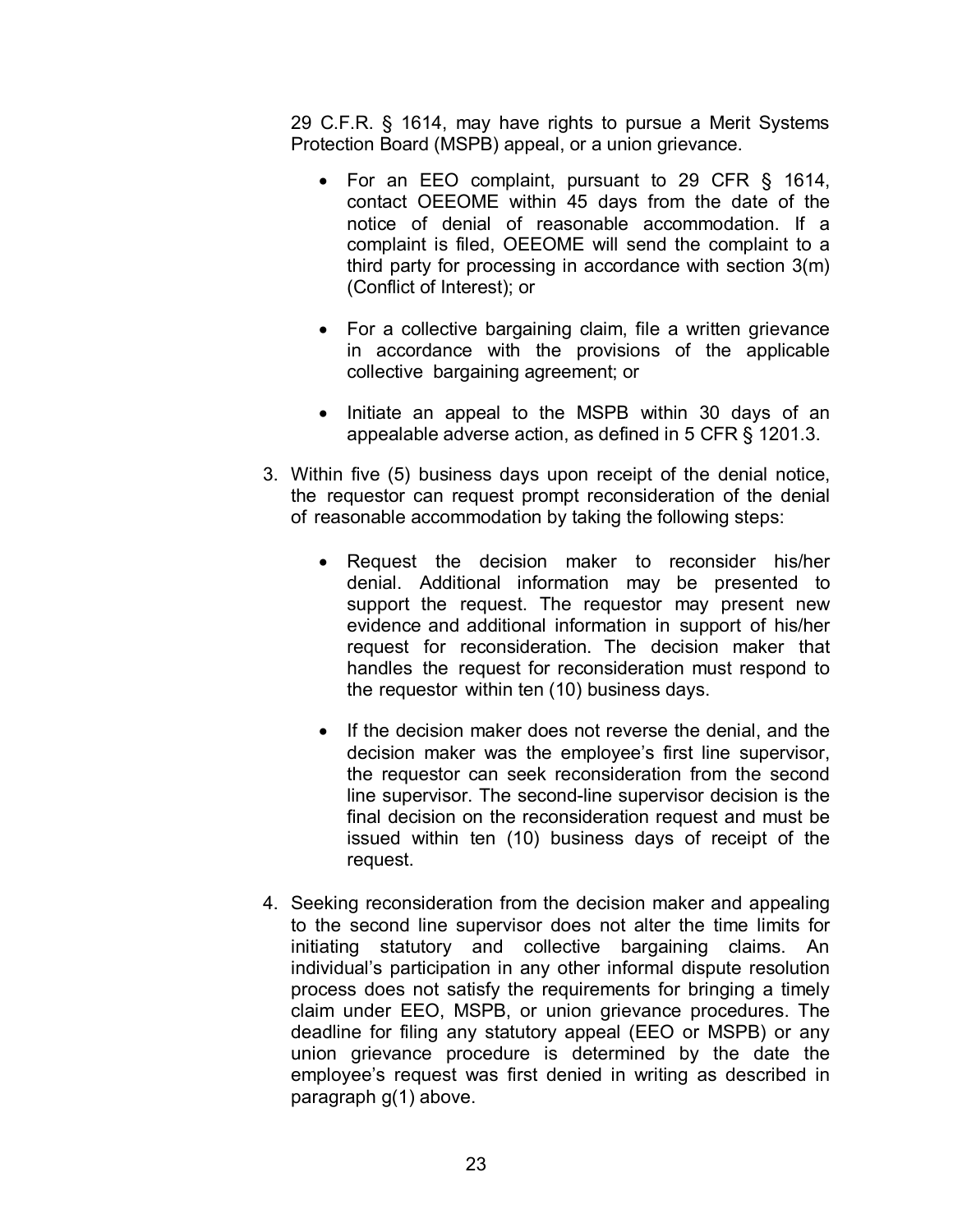## i. Reassignment

- 1. Reassignment is a form of reasonable accommodation that must be provided, absent undue hardship, to an employee who, because of a disability, can no longer perform the essential function(s) of the position he/she holds, with or without reasonable accommodation. Reassignment is a "last resort" accommodation that must be considered if there are no effective accommodations that would enable the employee to perform the essential functions of his/her current job, or if all other possible accommodations would impose undue hardship. However, reassignment may be made only to a vacant position. The law does not require that agencies create a new position or move employees from their jobs in order to create a vacancy.
- 2. In considering whether there are positions available for reassignment, the decision maker will work with the DPM, Director of EXRM and the employee requesting the accommodation to identify: (1) all vacant positions within the agency for which the employee may be qualified, with or without reasonable accommodation; and, (2) all positions which EXRM personnel have reason to believe will become vacant over the **next 60 business days** and for which the employee may be qualified.
- 3. The agency will first focus on positions that are equivalent to the employee's current job in terms of pay, status, and other relevant factors. If an equivalent position is located and the employee is qualified for the position, he or she should be non-competitively reassigned. If there is no vacant equivalent position, CPSC will consider vacant lower level positions for which the individual is qualified. CPSC is not required to consider positions at a higher grade or positions with known promotion potential greater than the employee's current position. The employee is entitled to apply for the position through the competitive process.
- 4. Reassignment may be made to a vacant position outside the employee's commuting area if the employee is interested in relocating. As with other transfers not required by management, CPSC will not pay the employee's relocation costs.
- 5. Reassignment as a form of reasonable accommodation only applies to employees. Reassignment does not apply to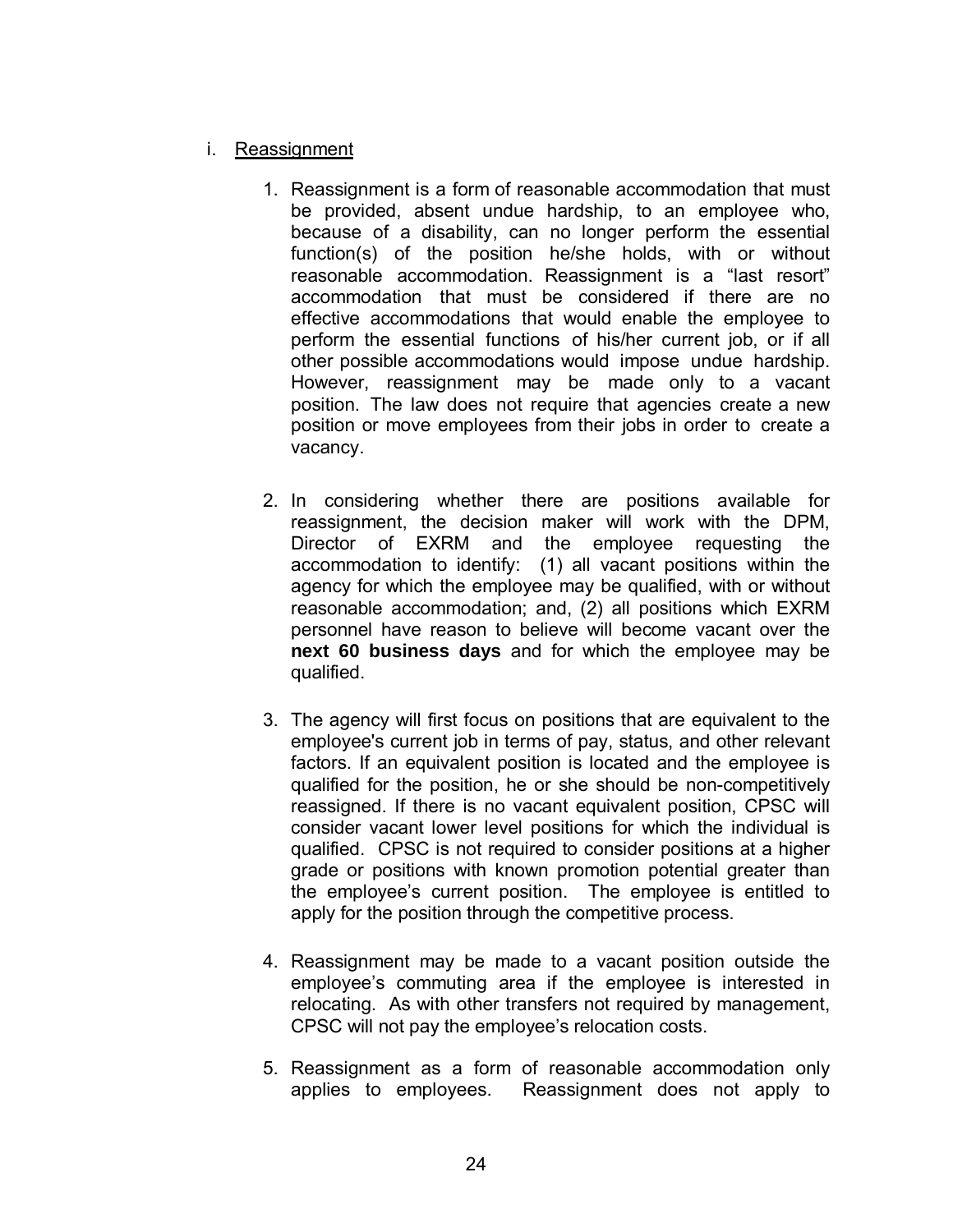applicants for a position.

- j. Undue Hardship
	- 1. The law does not require the CPSC to provide any and every accommodation an applicant or employee requests. The CPSC is only required to provide those accommodations that would allow the employee to perform the essential functions of the job, and which would not impose an undue hardship on the agency. However, if a decision denying a reasonable accommodation is based on a claim of undue hardship, the CPSC must demonstrate that the accommodation would cause significant difficulty or expense.
	- 2. Accommodations that are unduly costly and require expenditure of significant sums of money are generally not required. Factors establishing hardship based on cost include: (a) the nature and cost of the accommodation; (b) the overall financial resources of the CPSC; and (c) the effect on expenses and resources.
	- 3. Accommodations that would change the fundamental nature of the office operations or impacts upon the operation of the office or facility are generally not required. Factors to be considered include:
		- (a) the impact on the ability of other employees to do their jobs, and
		- (b) the disruption likely to occur to the operation of the office.
	- 4. If the CPSC determines that the requested accommodation will cause undue hardship, but that another reasonable accommodation will be effective and will not cause undue hardship, then the agency must provide that other reasonable accommodation.
- k. Information Tracking, Record Keeping and Reporting
	- 1. The DPM shall maintain records related to reasonable accommodation requests for the duration of the employee's tenure with the CPSC, or 5 years, whichever is longer.
	- 2. When an employee or applicant files an EEO complaint alleging denial of reasonable accommodation, all records shall be maintained in compliance with federal records management policy.
	- 3. The Director of OEEOME in conjunction with the DPM shall also maintain records concerning the identity of the deciding official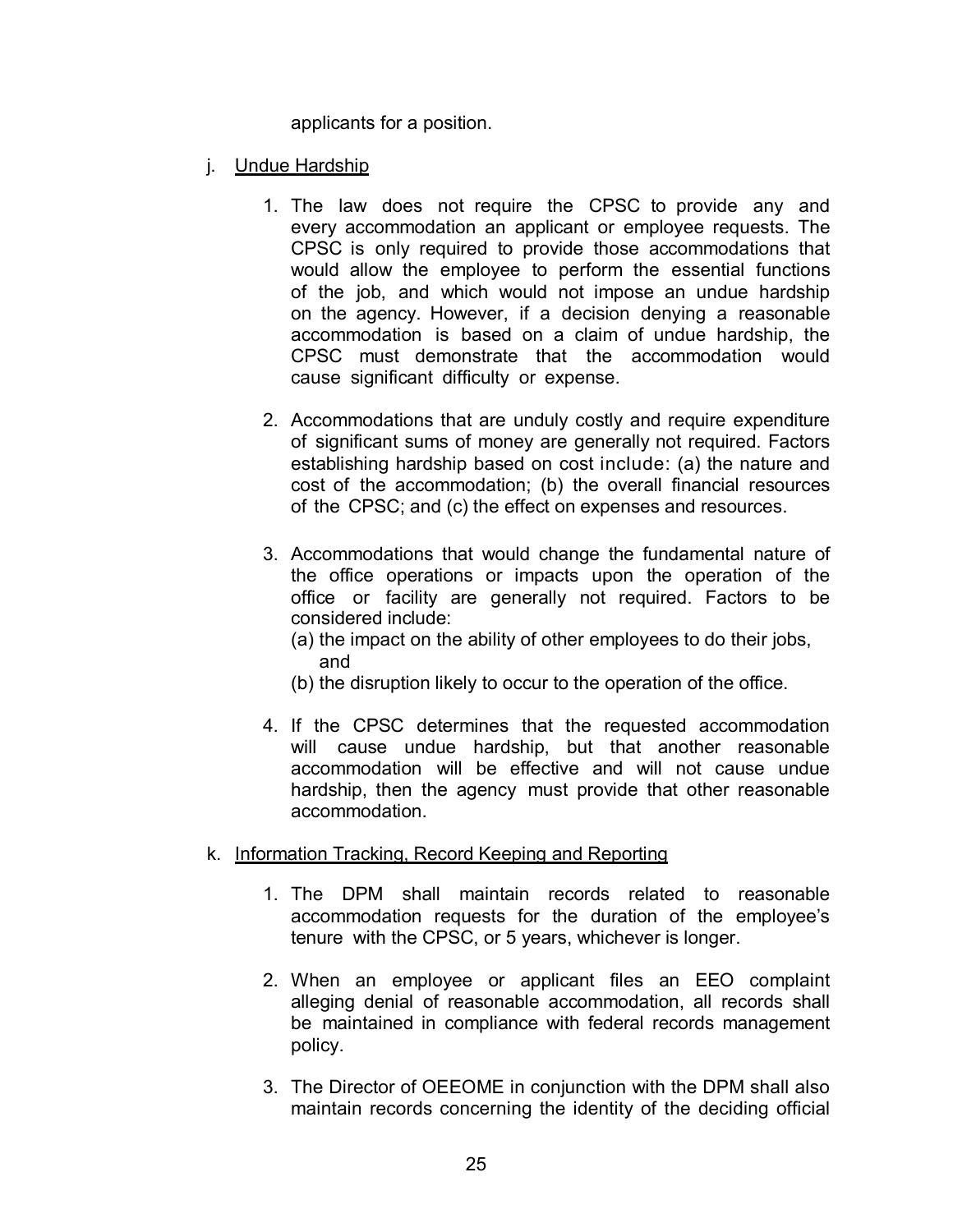who denied each accommodation request.

- 4. The Director of OEEOME will provide an annual report to the Chairman for review and approval in accordance with Management Directive 715. The report shall contain the following information:
	- The number, type, and cost of accommodations that have been requested in the application process and whether those requests have been granted or denied.
	- The number, type, and cost of accommodations that relate to the benefits or privileges of employment and whether those requests have been granted or denied.
	- Each job (occupational series, pay grade and organizational element) for which reasonable accommodation was requested.
	- The types of reasonable accommodation that have been requested for each of the jobs cited above.
	- The reasons for denial of requests for reasonable accommodation.
	- The amount of time taken to process each request for reasonable accommodation.
	- The sources of technical assistance that have been consulted in working to identify possible reasonable accommodation.
	- A qualitative assessment of the CPSC's reasonable accommodation program, including any recommendations for improvement of policies and procedures.

## l. Informal Dispute Resolution

- 1. CPSC encourages individuals who have been denied requests for reasonable accommodation to avail themselves to the informal dispute resolution process (including mediation). Participation is strictly voluntary and all services will be performed by a third party in accordance with section 3(m) (Conflict of Interest).
- m. Funding Accommodations:
	- 1. CPSC has implemented a centralized accommodation fund that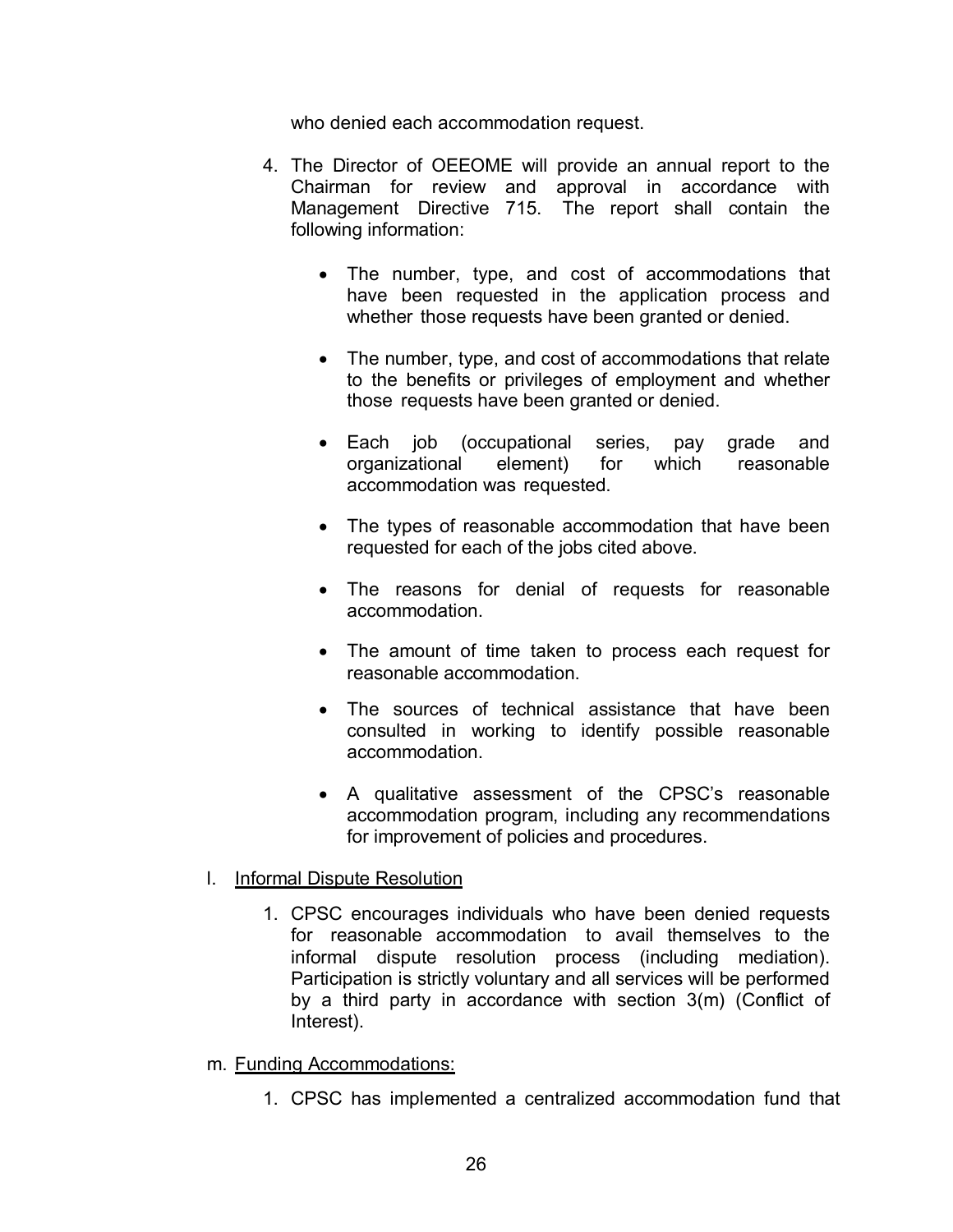removes the need for individual units or divisions to pay for approved accommodations. Accordingly, decision makers must consider all resources available to the agency as a whole, excluding those designated by statute for a specific purpose that does not include reasonable accommodation, before they deny an accommodation request based on cost.

- 2. Procurement of assistive technology can be requested through a federal program housed within the Department of Defense called CAP. CAP provides assistive technology and services for people with disabilities throughout the federal government free of charge. CAP will provide assessments, purchase the needed technology, train the employee on how to use it, and follow-up with updates.
- 3. CAP services may be assessed through their website at [http://www.cap.mil/.](http://www.cap.mil/) All requests for technology shall be coordinated with the Section 508 Compliance Officer assigned to the Office of Information Technology (EXIT). OSHA will also provide funding to support the provision of reasonable accommodation items not covered through CAP.
- n. Conflict of Interest
	- 2. To avoid any conflict or appearance of a conflict of interest, the Director of OEEOME and all OEEOME personnel will recuse from participating in the processing of any formal or informal complaint challenging the agency's handling of an accommodation request. All complaints challenging the agency's handling of a reasonable accommodation request will be sent to a third party for processing.

## o. Inquiries

- 3. Any person wanting further information concerning these procedures may contact the DPM. In addition, employees and applicants interested in learning and or tracking the status of their reasonable accommodation request may also contact the DPM.
- p. Distribution
	- 4. These procedures will be made available to all employees upon issuance. This document shall be posted on CPSC's intranet site. In addition, these procedures, accompanying forms, including the "denial of reasonable accommodation request form" (Appendix E) will be provided in alternative formats, including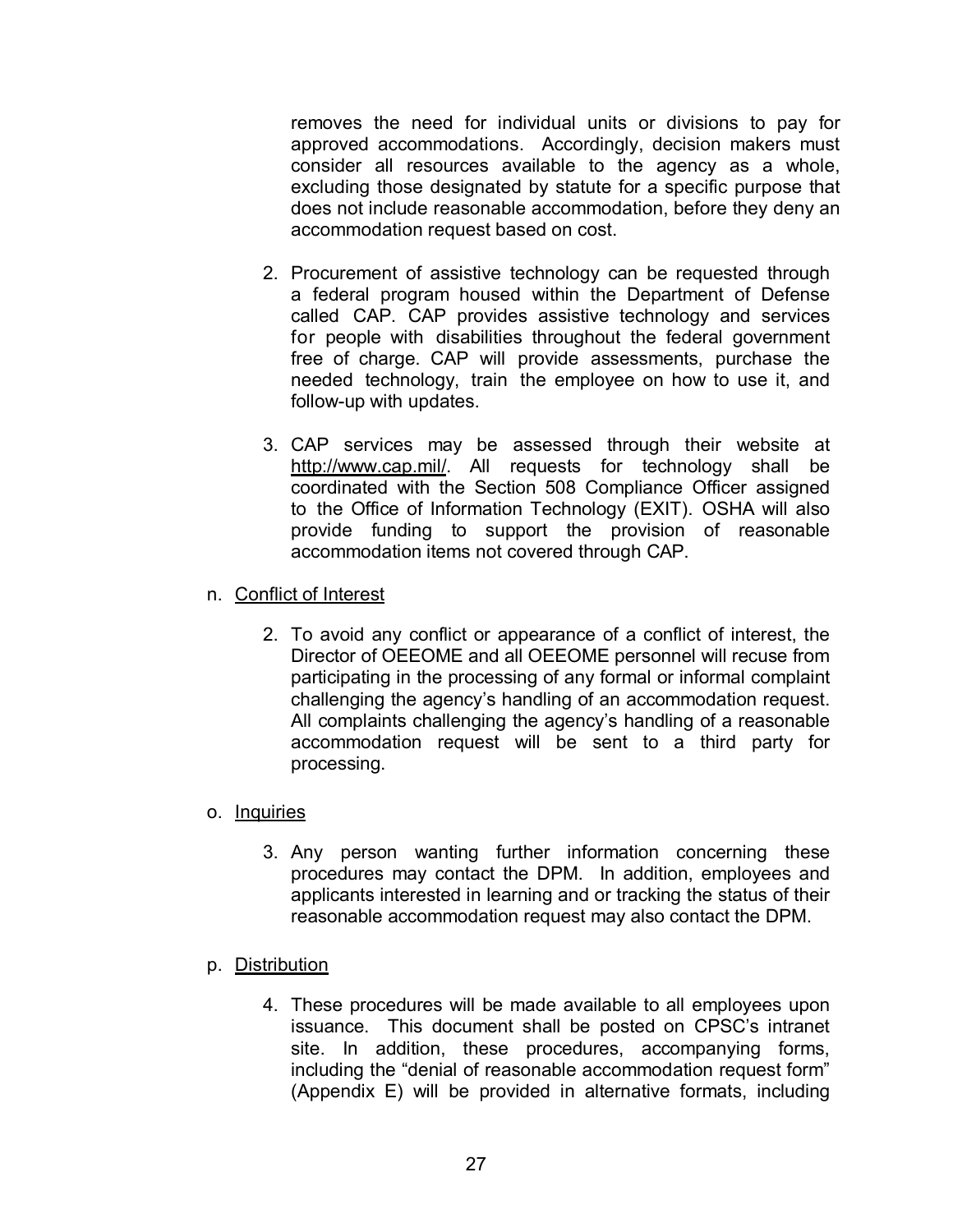simplified format, when requested from the DPM by or on behalf of any CPSC employee or applicant.

**4. EFFECTIVE DATE AND IMPLEMENTATION:** This directive is effective immediately upon signature.

 $\overline{\phantom{a}}$  , and the contract of the contract of the contract of the contract of the contract of the contract of the contract of the contract of the contract of the contract of the contract of the contract of the contrac Ann Marie Buerkle, Acting Chair **Date**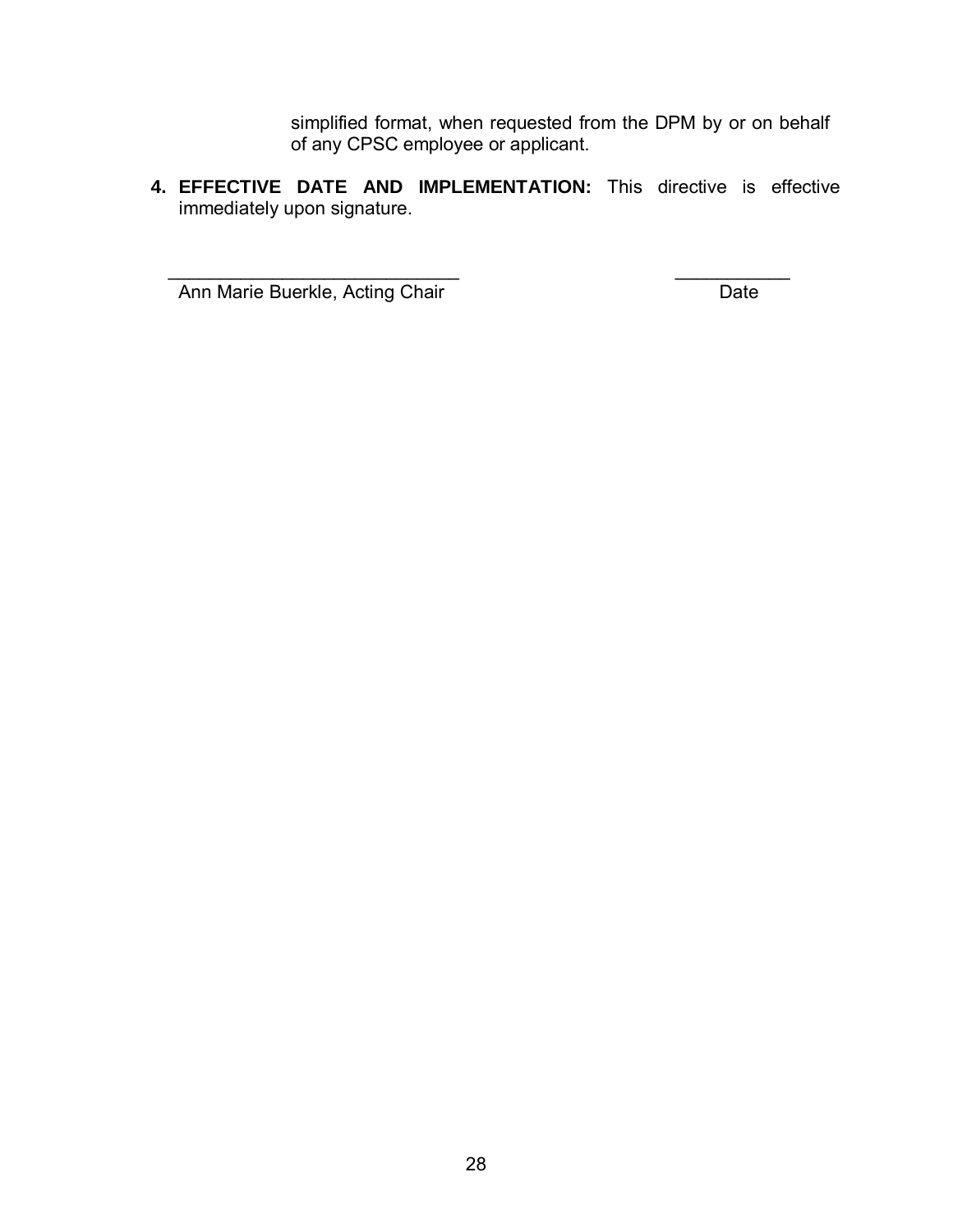## **APPENDIX A**

#### **CPSC REASONABLE ACCOMMODATION CONTACTS**

Brittany Woolfolk, Director Office of Equal Employment Opportunity and Minority Enterprise 4330 East West Highway, Suite 521-B Bethesda, MD 20814 Office: (301) 504-7596 [bwoolfolk@cpsc.gov](mailto:bwoolfolk@cpsc.gov)

Vacant, Disability Program Manager Office of Equal Employment Opportunity and Minority Enterprise 4330 East West Highway, Suite 521-A Bethesda, MD 20814 Office: (301) 504-7009

Meishia Hunter, Attorney Advisor Office of Equal Employment Opportunity and Minority Enterprise 4330 East West Highway, Suite 521-C Bethesda, MD 20814 Office: (301) 504-7656 [mhunter@cpsc.gov](mailto:mhunter@cpsc.gov)

Padma Raghaven, 508 Coordinator Office of Information Technology 4330 East West Highway, Suite 839-C Bethesda, MD 20814 Office: (301) 504-7018 [praghavan@cpsc.gov](mailto:praghavan@cpsc.gov)

Donna Simpson, Director Office of Human Resources Management 4330 East West Highway, Suite 838-A Bethesda, MD 20814 Office: (301) 504-7218 [dsimpson@cpsc.gov](mailto:dsimpson@cpsc.gov)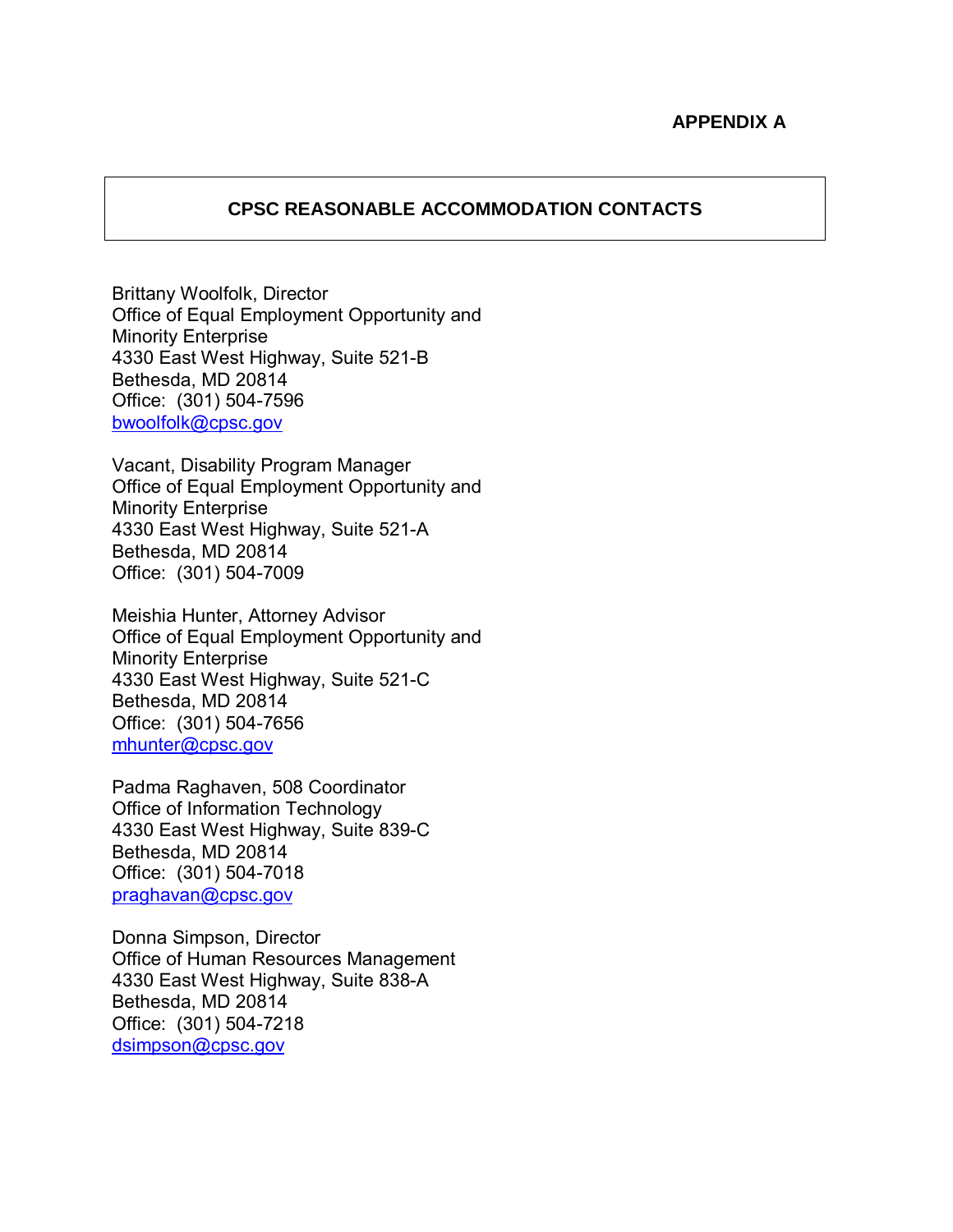#### **CONFIRMATION OF REQUEST FOR REASONABLE ACCOMMODATION**

| 1. DATE OF REQUEST            | 2. TO (NAME OF FIRST-LINE SUPERVISOR) |
|-------------------------------|---------------------------------------|
| 3. NAME OF EMPLOYEE/APPLICANT | 4. WORK PHONE                         |
| 5. OFFICE/ORGANIZATION        | 6. POSITION TITLE AND GRADE           |

7. ACCOMMODATION REQUESTED (Be as specific as possible, e.g., adaptive equipment, interpreter, etc.)

8. REASON FOR REQUESTING REASONABLE ACCOMMODATION: (Identify functional limitations requiring a change in work place or application process. If accommodation is time sensitive, please explain.)

9. IS THIS REQUEST LIKELY TO BE REPEATED?: YES  $\Box$  NO  $\Box$  If yes, please explain.

| SIGNATURE OF REQUESTOR/DATE                 | SIGNATURE OF SUPERVISOR/DATE |  |
|---------------------------------------------|------------------------------|--|
|                                             |                              |  |
|                                             |                              |  |
|                                             |                              |  |
| OEEOME TRACKING NUMBER (OEEOME WILL ASSIGN) |                              |  |

Scheduling Interpreter Services: The individual office scheduling a meeting or event requiring interpreting services (staff meeting, training, office function, etc.) is responsible for directing the request to the Disability Program Manager. Advance scheduling - preferably one to two weeks - is strongly encouraged, to the extent possible.

**A copy of this request must be furnished to OEEOME for information tracking purpose.** All requests for accommodation will be handled in a prompt and expeditious manner. All records of reasonable accommodation must be kept confidential.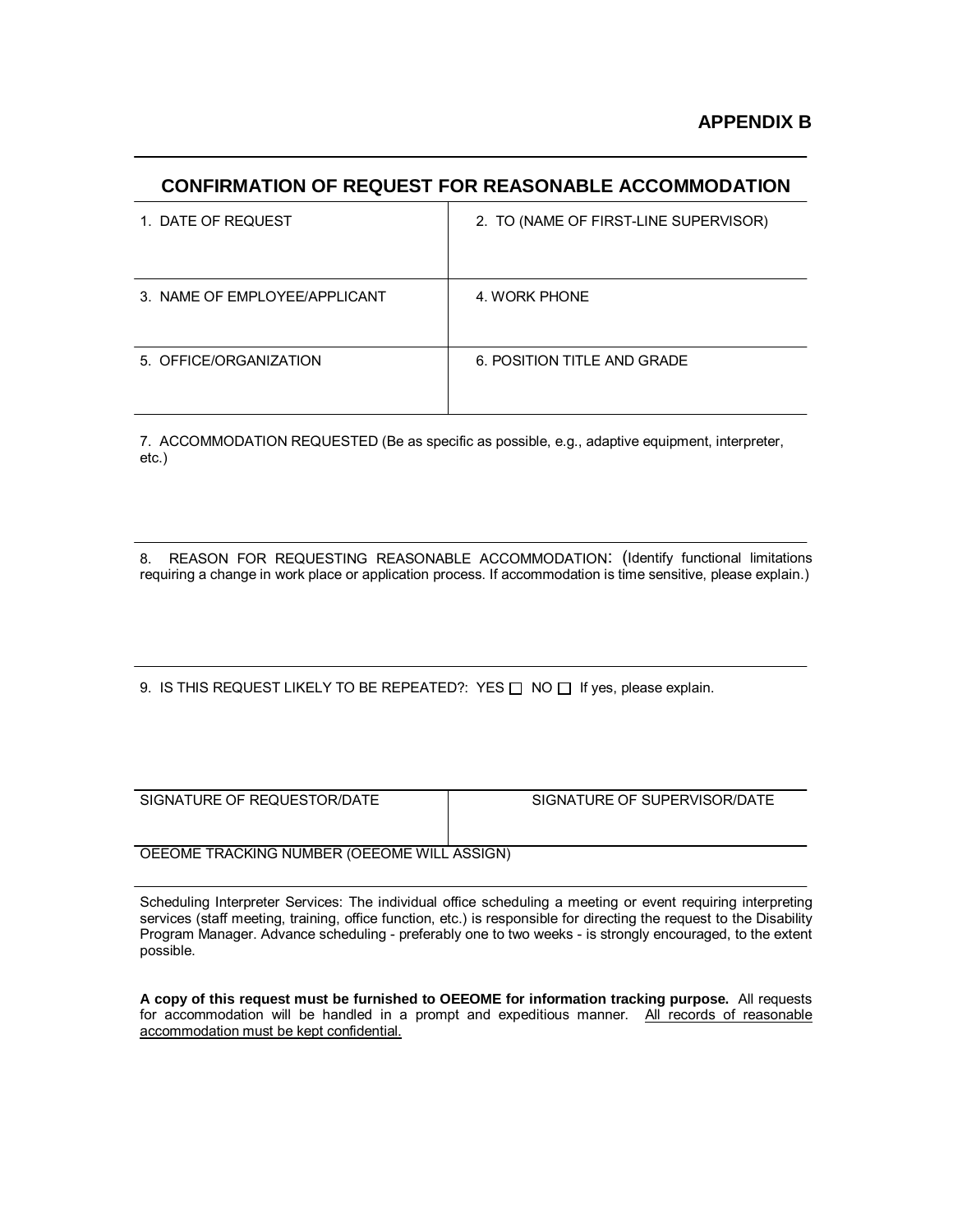

**UNITED STATES APPENDIX C CONSUMER PRODUCT SAFETY COMMISSION BETHESDA, MARYLAND 20814** 

Date:

| MEMORANDUM FOR: | Requestor's Name<br>[Employee Position Title]<br>[Office]    |
|-----------------|--------------------------------------------------------------|
| FROM:           | [Supervisor Name]<br>[Supervisor Position Title]<br>[Office] |

RE: Decision on Reasonable Accommodation Request

Dear: **Dear:**  $\qquad \qquad$  :

The purpose of this letter is to inform you of my decision regarding your request for a reasonable accommodation dated\_\_\_\_\_\_\_\_\_\_\_\_\_\_ and received by \_\_\_\_\_\_\_\_\_\_ (notate how request was received) on

In your request, you asked that the Consumer Product Safety Commission (CPSC) provide you with (describe the requested accommodation) because of your vertext of the functional limitations and any other relevant information regarding the request).

After considering your request and relevant information, I have decided to (grant/deny/grant with modifications) your request for\_\_\_\_\_\_\_\_\_\_\_\_. (Explain further, if the request was granted with modifications, the specific details of the facts and rationale behind that decision. If the request was denied, briefly state why and complete Appendix E "Denial of Reasonable Accommodation Request" form. Provide this memo and Appendix E to the requestor).

If your reasonable accommodation was denied, you may request reconsideration of my decision within five (5) business days from receipt of this letter and the "Denial of Reasonable Accommodation Request" form.

If you have any questions regarding this memorandum, you may contact [DPM information].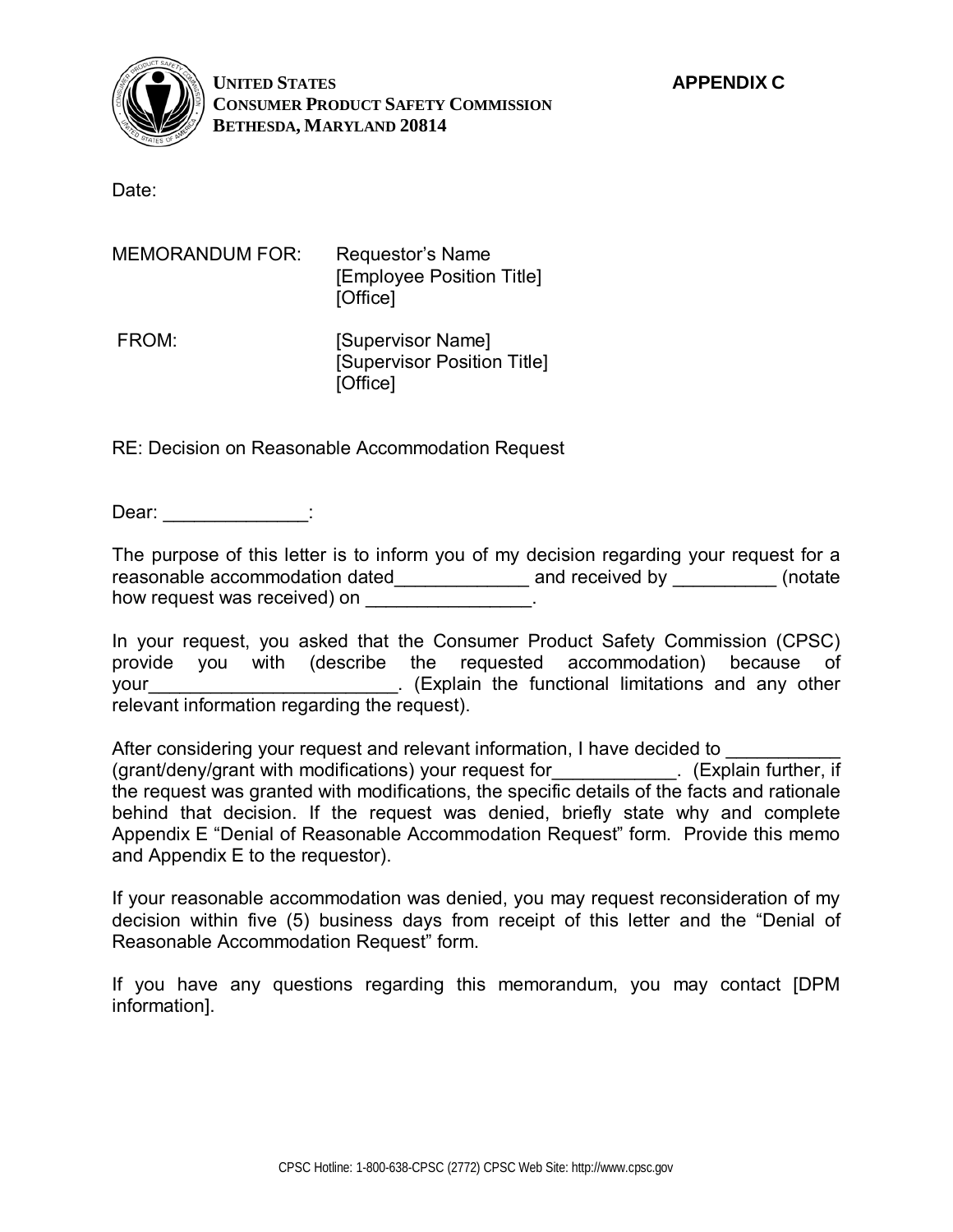## **REASONABLE ACCOMMODATION INFORMATION REPORT**

| 1. DATE OF REQUEST/DATE RECEIVED                                                                                                                                        | 2. REQUEST RECEIVED BY<br>(NAME OF DECISION MAKER)                                                                                                                                                       |  |  |
|-------------------------------------------------------------------------------------------------------------------------------------------------------------------------|----------------------------------------------------------------------------------------------------------------------------------------------------------------------------------------------------------|--|--|
| 3. NAME OF REQUESTING EMPLOYEE/<br><b>APPLICANT</b>                                                                                                                     | 4. WORK PHONE                                                                                                                                                                                            |  |  |
| 5. OFFICE/ORGANIZATION                                                                                                                                                  | 6. POSITION TITLE AND GRADE                                                                                                                                                                              |  |  |
| 7. Reasonable accommodation needed for (check one):                                                                                                                     |                                                                                                                                                                                                          |  |  |
| <b>Application Process</b>                                                                                                                                              | Performing job functions or accessing the work environment                                                                                                                                               |  |  |
|                                                                                                                                                                         | Accessing a benefit or privilege of employment (e.g., attending a training program or special event)                                                                                                     |  |  |
| architectural barrier, etc.).                                                                                                                                           | 8. Types of reasonable accommodation requested (e.g., adaptive equipment, staff assistant, removal of                                                                                                    |  |  |
| 9. Types of reasonable accommodation provided (if different from what was requested).                                                                                   |                                                                                                                                                                                                          |  |  |
|                                                                                                                                                                         | 10. Reasonable accommodation (check one) (If denied, attach copy of the written denial letter/memo)                                                                                                      |  |  |
| Approved<br>Date                                                                                                                                                        | Date<br>Denied                                                                                                                                                                                           |  |  |
| 11. Date reasonable accommodation provided:                                                                                                                             |                                                                                                                                                                                                          |  |  |
| 12. Please explain any reasons for delays in the processing of this request including any requests for<br>medical information (any why it was required), if applicable. |                                                                                                                                                                                                          |  |  |
| Labor, and EEO Commission).                                                                                                                                             | 13. Please detail any sources of technical assistance consulted in trying to identify possible reasonable<br>accommodations (such as Job Accommodation Network, Department of Defense CAP, Department of |  |  |
| Any additional comments:                                                                                                                                                |                                                                                                                                                                                                          |  |  |
| SIGNATURE OF DECISION MAKER                                                                                                                                             | OEEOME TRACKING NUMBER                                                                                                                                                                                   |  |  |
| AND FORWARD TO OEEOME.                                                                                                                                                  | ATTACH COPIES OF ALL DOCUMENTS OBTAINED OR DEVELOPED IN PROCESSING THIS REQUEST                                                                                                                          |  |  |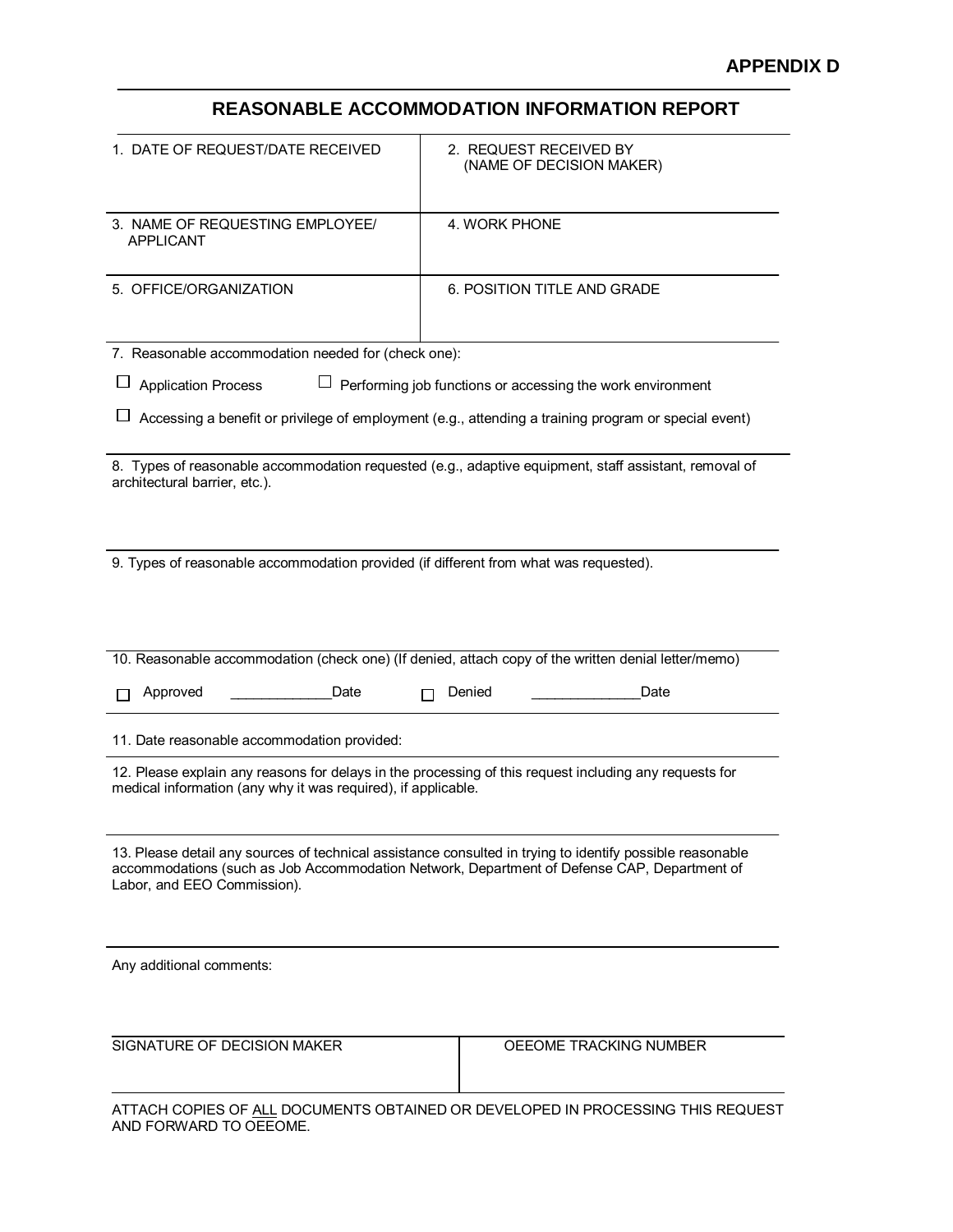## **DENIAL OF REASONABLE ACCOMMODATION REQUEST**

1. To (Requestor) 2. Date Reasonable Accommodation Denied

3. Reasonable accommodation requested.

4. The request for reasonable accommodation is denied based on the following reason(s):

| $\bullet$<br>$\bullet$<br>$\bullet$ | Accommodation would not be effective<br>Accommodation would cause undue hardship<br>Refusal to provide medical documentation or allow an examination<br>Medical documentation is inadequate to establish that the individual is a |  |
|-------------------------------------|-----------------------------------------------------------------------------------------------------------------------------------------------------------------------------------------------------------------------------------|--|
| $\bullet$<br>$\bullet$              | qualified individual with a disability<br>Need for accommodation was not established<br>Accommodation would require removal of an essential function                                                                              |  |
| $\bullet$                           | Accommodation would require lowering of performance or<br>production standard<br>Other (please identify)                                                                                                                          |  |

5. Detailed reason(s) for the denial of reasonable accommodation (must be specific, e.g., why accommodation is ineffective or causes undue hardship):

6. If the requestor proposed one type of reasonable accommodation that is being denied, but rejected an offer of a different type of reasonable accommodation, explain both the reasons for denial of the requested accommodation and why the agency believes the chosen accommodation would be effective.

7. If the requestor wishes to request **reconsideration** of this decision, he/she may ask the decision-maker to reconsider his/her denial. Additional information may be presented to support this request. The decision-maker will respond to the request for reconsideration within 10 business days. If the decision-maker does not reverse the denial, the individual can ask the second line supervisor to do so.

8. If the requestor wishes to file an EEO complaint, or pursue a MSPB or union grievance, he/she must take the following steps:

- a. For an EEO complaint, pursuant to 29 CFR § 1614, contact the OEEOME within 45 days from the date of the notice of denial of reasonable accommodation; or
- b. For a collective bargaining claim, file a written grievance in accordance with the provisions of the agency's collective bargaining agreement; or
- c. Initiate an appeal to the Merit Systems Protection Board within 30 days of an appealable adverse action, as defined in 5 CFR § 1201.3.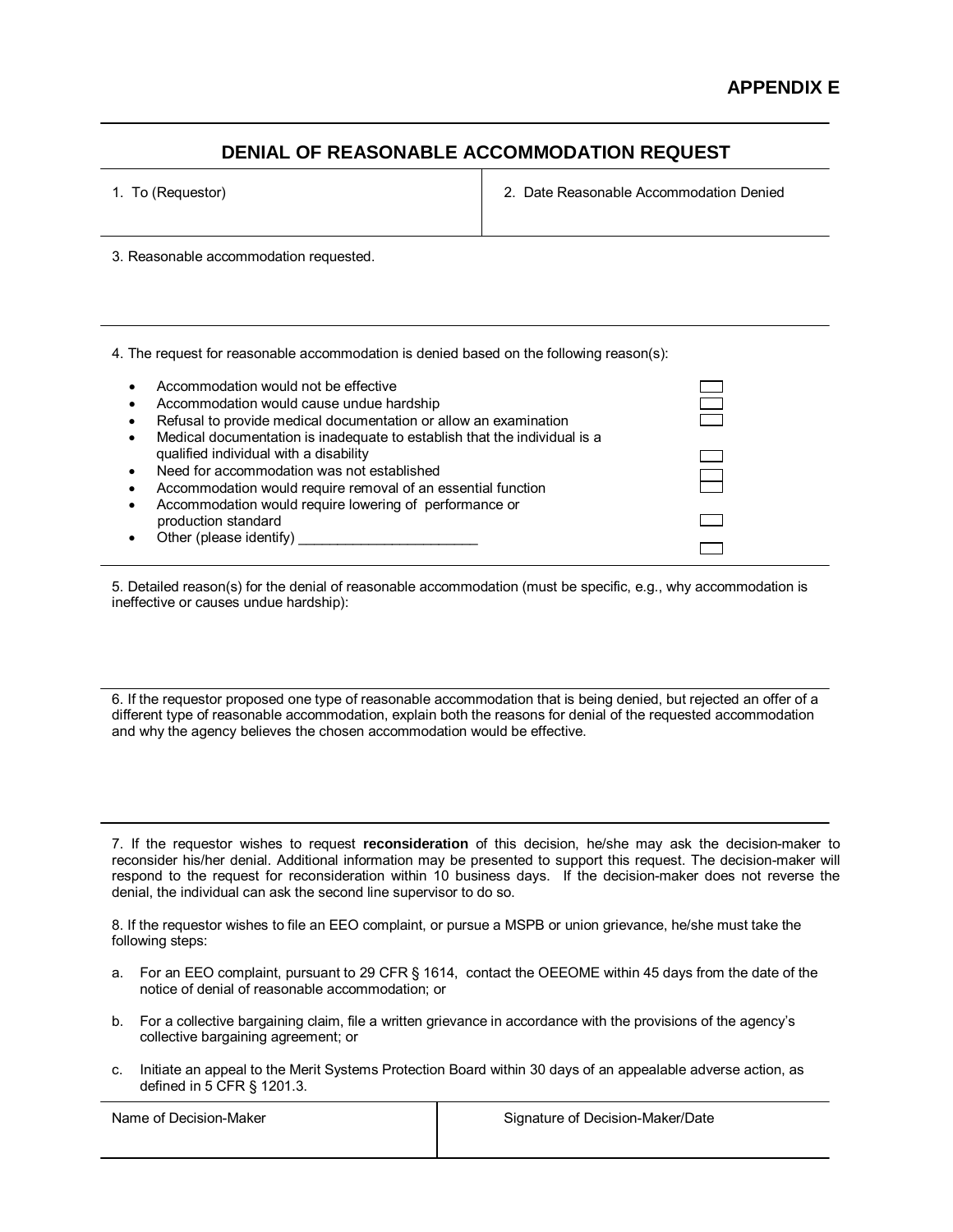## **APPENDIX F**

## **RESOURCES FOR REASONABLE ACCOMMODATIONS**

#### **U.S. Equal Employment Opportunity Commission**

1-800-669-3362 (Voice) 1-800-800-3302 (TTY)

The EEOC's publication center has free documents that can be obtained by request or from the internet site at [http://www.eeoc.gov/.](http://www.eeoc.gov/)

The three main sources of interpretive information are: (1) the Interpretive Guidance accompanying the Title I regulations (also known as the "Appendix" to the regulations), 29 C.F.R. pt. 1630 app. §§ 1630.2(o), (p), 1630.9; (2) Enforcement Guidance on Reasonable Accommodation and Undue Hardship Under the Americans with Disabilities Act, 8 FEP Manual 405:7601 (1999); and (3) *A Technical Assistance Manual on the Employment Provisions (Title I) of the Americans with Disabilities Act*, 8 FEP Manual (BNA) 405:6981, 6998-7018 (1992) (*Technical Assistance Manual*). The *Technical Assistance Manual* includes a 200-page Resource Directory, including federal and state agencies, and disability organizations that can provide assistance in identifying and locating reasonable accommodations.

The EEOC also has discussed issues involving reasonable accommodation in the following guidance and documents: *(1) Enforcement Guidance: Preemployment Disability-Related Questions and Medical Examinations at 5, 6-8, 20, 21-22, 8 FEP Manual (BNA) 405:7191, 7192-94, 7201 (1995); (2) Enforcement Guidance: Workers' Compensation and the ADA at 15-20, 8 FEP Manual (BNA) 405:7391, 7398-7401 (1996); (3) Enforcement Guidance: The Americans with Disabilities Act and Psychiatric Disabilities at 19-28, 8 FEP Manual (BNA) 405:7461, 7470-76 (1997); (4) Fact Sheet on the Family and Medical Leave Act, the Americans with Disabilities Act, and Title VII of the Civil Rights Act of 1964 at 6-9, 8 FEP Manual (BNA) 405:7371, 7374-76 (1996); and (5) Enforcement Guidance: Disability-Related Inquiries and Medical Examinations of Employees Under the Americans with Disabilities Act at 20, 22, 23, 24-5, 8 FEP Manual (BNA) 405:7701, 7711, 7712-14, 7715-16 (2000).*

All of the above-listed documents, with the exception of the *Technical Assistance Manual* and the poster, are also available through the Internet at [www.eeoc.gov.](http://www.eeoc.gov./) All of these documents provide guidance that applies to federal agencies through the Rehabilitation Act of 1973, 29 U.S.C. § 791.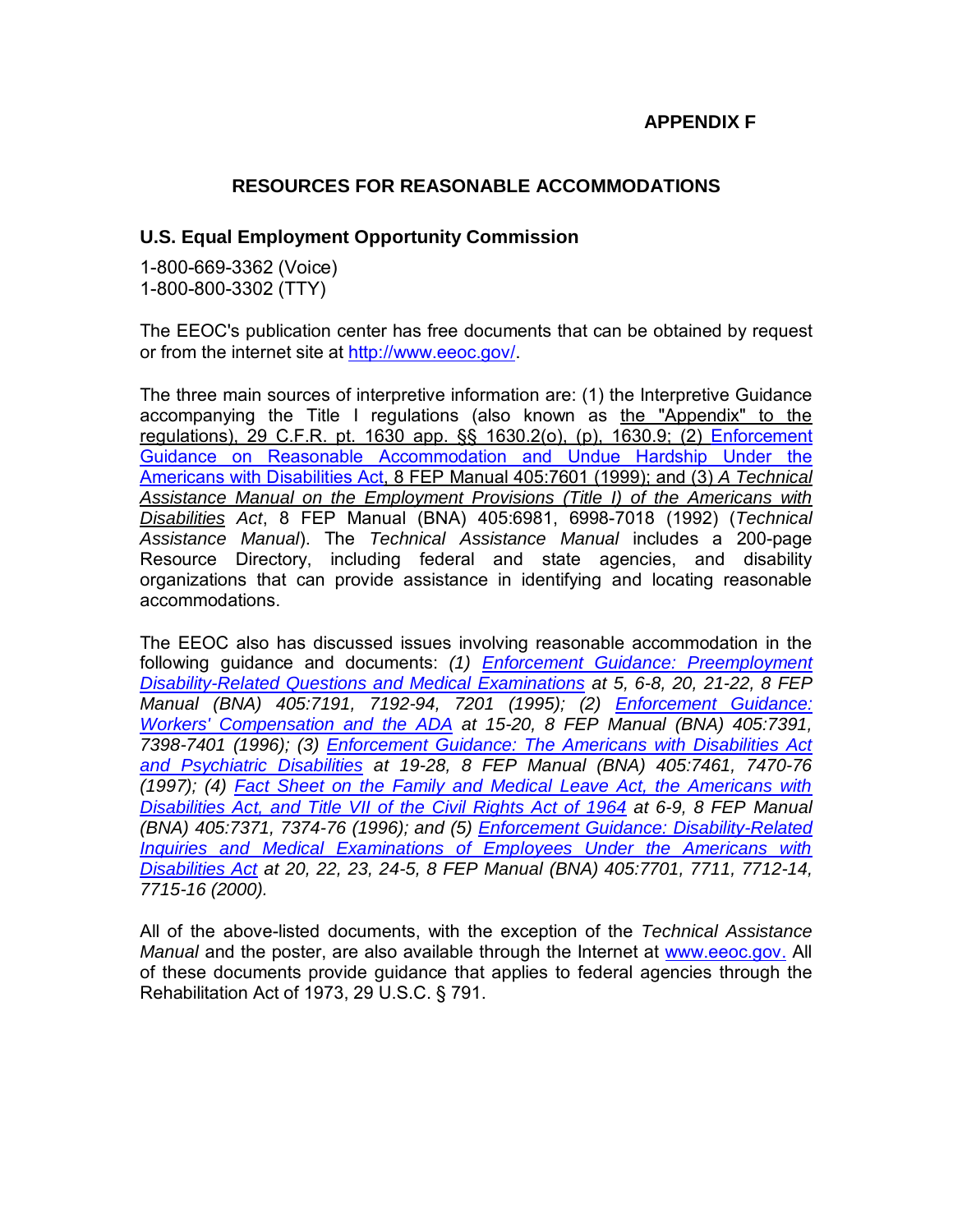## **Job Accommodation Network (JAN)**

1-800-232-9675 (Voice/TTY) <http://askjan.org/>

A service of the Department of Labor's Office of Disability Employment Policy, JAN can provide information, free-of-charge, about many types of reasonable accommodations.

## **ADA Disability and Business Technical Assistance Centers (DBTACs)**

1-800-949-4232 (Voice/TTY)

The DBTACs consist of 10 federally funded regional centers that provide information, training, and technical assistance on the ADA. Each center works with local business, disability, governmental, rehabilitation, and other professional networks to provide current ADA information and assistance, and places special emphasis on meeting the needs of small businesses. The DBTACs can make referrals to local sources of expertise in reasonable accommodations.

#### **Registry of Interpreters for the Deaf**

333 Commerce Street Alexandria, VA 22314

(703) 838-0030 (V) (703) 838-0459 (TTY) (703) 838-0454 (Fax) <http://www.rid.org/>

Office hours: Monday – Friday, 9:00AM to 5:00 PM EST

The Registry of Interpreters for the Deaf, Inc. (RID), is a national membership organization of professionals who provide sign language interpreting/transliterating services for Deaf and Hard of Hearing persons. It is the goal of RID to promote the profession of interpreting and transliterating of both American Sign Language and English. RID's mission is to provide international, national, regional, state, and local forums by providing an organizational structure for the continued growth and development of the professions of interpretation and transliteration of American Sign Language and English. The RID national office has at its disposal a vast array of informational resources on the field of interpreting, including papers.

## **Sign Language Associates, Inc**.

11160 Viers Mill Road, Suite 506 Wheaton, Maryland 20902 (301) 946-9710 V/TTY, [www.signlanguage.com](http://www.signlanguage.com/)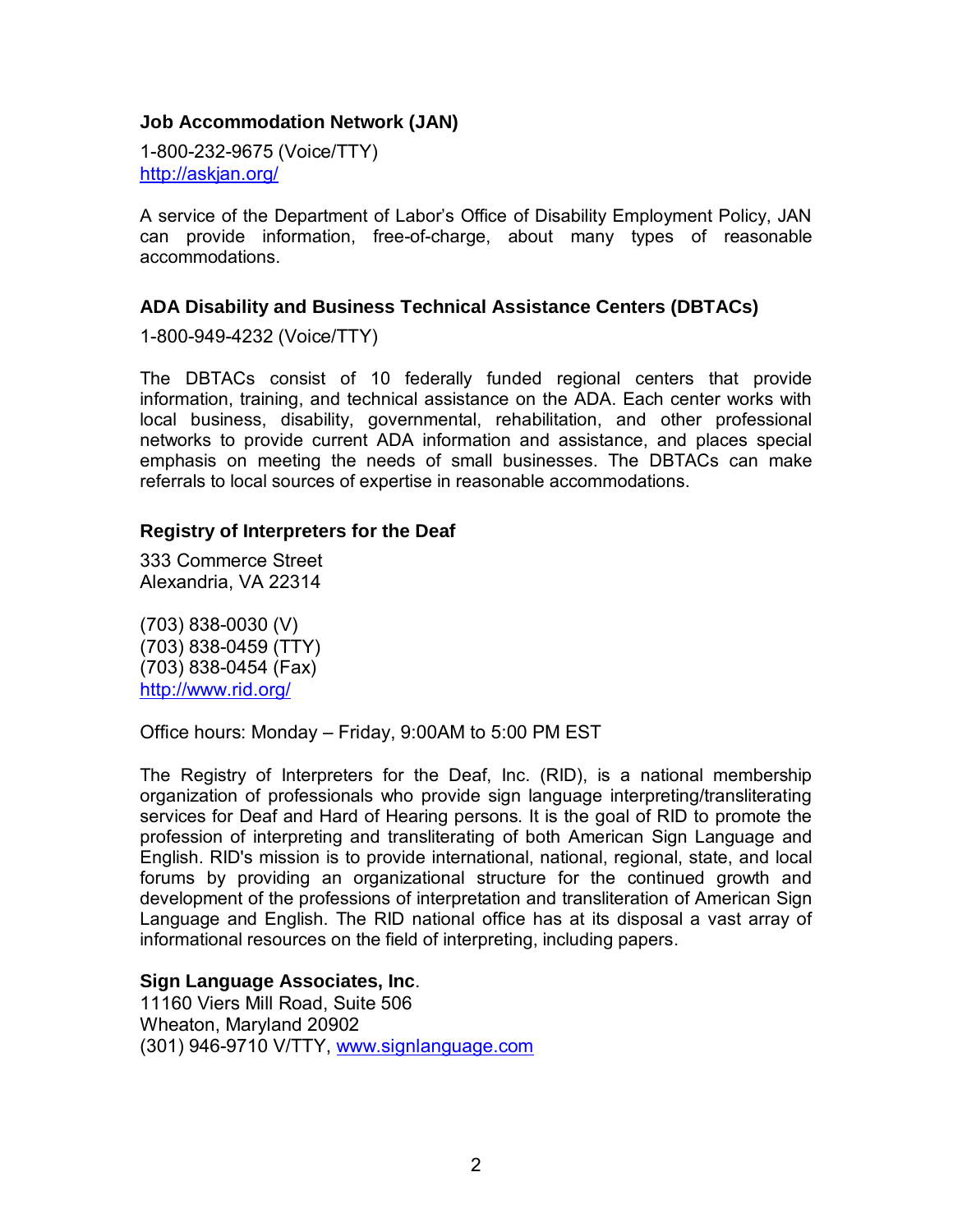### **National Captioning Institute**

1900 Gallows Road, Suite 3000 Vienna, VA 22182 (703) 917-7600

Federal law requires that all videos include captions, preferably open captions. The National Captioning Institute can add captions to videos.

#### **USDA TARGET Center**

1400 Independence Ave Room 1006-S Washington DC 20250-9876 (202) 720-2600 (Voice/TTY) (202) 720-2681 (FAX) http://www.dm.usda.gov/oo/target/

The Target Center has a wide variety of assistive devices available for Federal employees to examine and test.

#### **Computer/Electronic Accommodations Program (CAP)**

(703) 681-8813 (Voice) (703) 681-0881 (TTY) [http://cap.tricare.mil](http://cap.tricare.mil/)  <http://cap.tricare.mil/Request/Request.aspx>

CAP provides assistive technology accommodations and services to persons with disabilities at the Department of Defense (DOD) and other Federal agencies at no cost to the requesting organization. CAP provides accommodations for individuals with hearing, visual, dexterity, cognitive and communication disabilities. CAP has been granted the authority to provide assistive technology, devices, and services to any department or agency in the Federal government upon the request of the head of the agency.

## **Rehabilitation Engineering and Assistive Technology Society of North America (RESNA)**

(703) 524-6686 (Voice) (703) 524-6639 (TTY) <http://www.resna.org/>

RESNA can refer individuals to projects in all 50 states and the six territories offering technical assistance on technology-related services for individuals with disabilities. Services may include:

• information and referral centers to help determine what devices may assist a person with a disability (including access to large data bases containing information on thousands of commercially available assistive technology products),